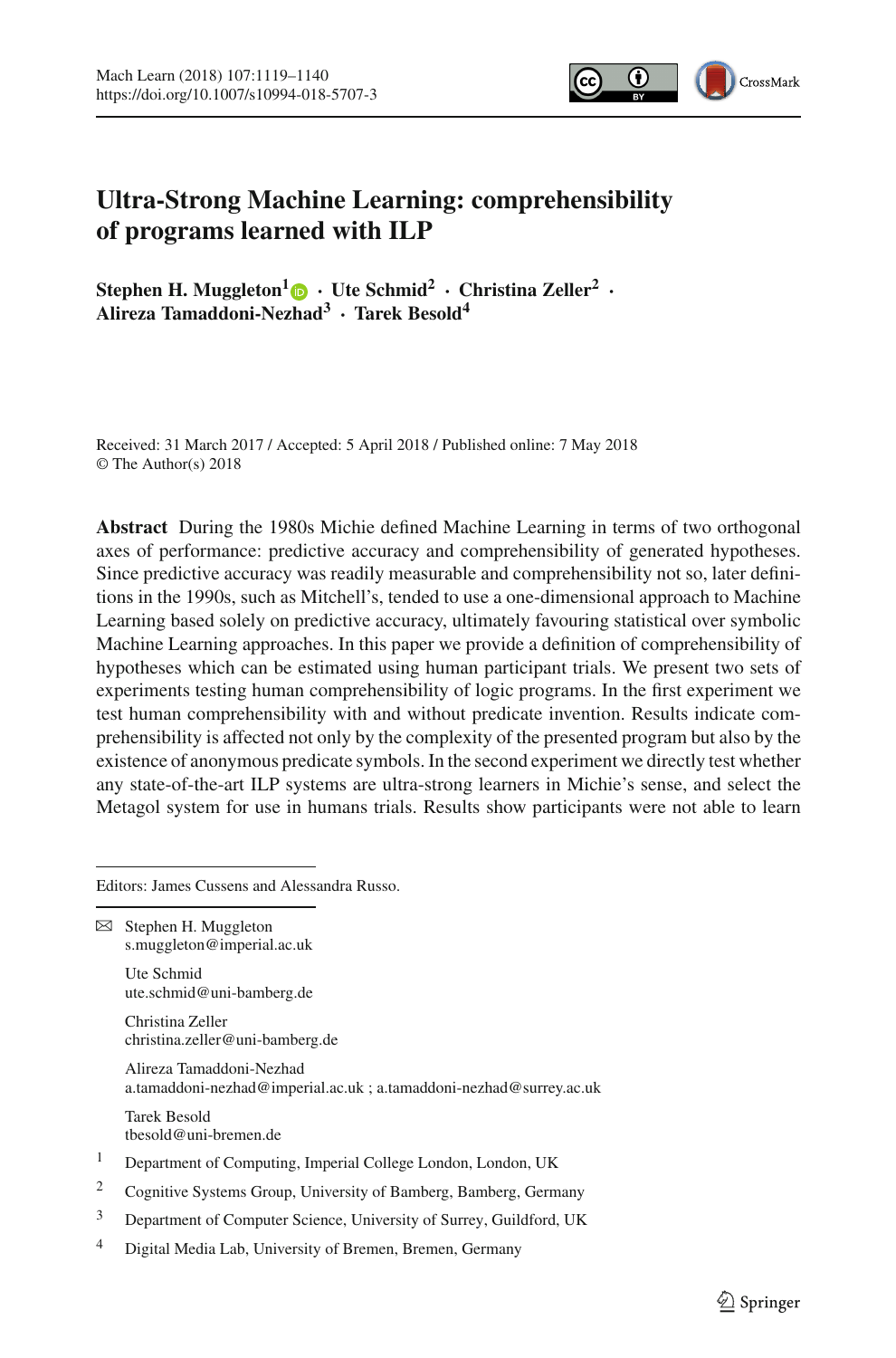the relational concept on their own from a set of examples but they were able to apply the relational definition provided by the ILP system correctly. This implies the existence of a class of relational concepts which are hard to acquire for humans, though easy to understand given an abstract explanation. We believe improved understanding of this class could have potential relevance to contexts involving human learning, teaching and verbal interaction.

**Keywords** Inductive logic programming · Comprehensibility · Ultra-strong machine learning

#### **1 Introduction**

In a recent paper (Schmid et al[.](#page-21-0) [2017\)](#page-21-0) the authors introduced an operational definition for comprehensibility of logic programs and conducted human trials to determine how properties of a program affect its ease of comprehension. This paper builds on and extends the earlier work by investigating whether machines can not only learn new concepts but explain those concepts to humans thereby improving human task performance. The definition of comprehensibility allows, for the first time, experimental demonstration of Donald Michie's *Ultra-Strong Machine Learning* criterion.

Michi[e](#page-21-1) [\(1988](#page-21-1)) provided *weak*, *strong* and *ultra-strong* criteria for Machine Learning. Michie's aim was to provide operational criteria for various qualities of machine learning which include not only predictive performance but also comprehensibility of learned knowledge. His *weak* criterion identifies the case in which the machine learner produces improved predictive performance with increasing amounts of data. The *strong* criterion additionally requires the learning system to provide its hypotheses in symbolic form. Lastly, the *ultrastrong* criterion extends the strong criterion by requiring the learner to teach the hypothesis to a human, whose performance is consequently increased to a level beyond that of the human studying the training data alone.

Most of modern Machine Learning can be viewed as consistent with Michie's *weak* criterion. By contrast, the *strong* criterion plays an ongoing role within the context of Inductive Logic Programming. However, to date no documented attempt has been made, even within Inductive Logic Programming, to apply, or demonstrate Michie's *ultra-strong* criterion to a Machine Learning system. As argued in Schmid et al[.](#page-21-0) [\(2017\)](#page-21-0) the major barrier has been the lack of an operational notion of human comprehension of symbolic concepts.

Within Artificial Intelligence (AI) *comprehensibility* of symbolic knowledge is viewed as one of the defining factors which distinguishes logic-based representations from those employed in statistical Machine Learning[.](#page-21-0) In Schmid et al. [\(2017](#page-21-0)) the issue is addressed by introducing a definition of comprehensibility which is inspired by "Comprehension Tests", administered to school children. Such a test (see Fig. [1\)](#page-2-0) comprises the presentation of a piece of text, followed by questions which probe the child's understanding. Answers to questions in some cases may not be directly stated, but instead inferred from the text. Once the test is scored, the proportion of questions correctly answered provides the measure of a pupil's textual comprehension.

In the same fashion, our operational definition of comprehensibility is based on presentation of a logic program to an experimental participant (see Fig. [2\)](#page-2-1), who is given time to study it, after which the score is used to assess their degree of comprehension. Understanding the declarative reading of a logic program is directly analogous to understanding a piece of natural language text. Such understanding can be tested in a similar fashion by questioning a human reader about the factual content and implied consequences of the statements in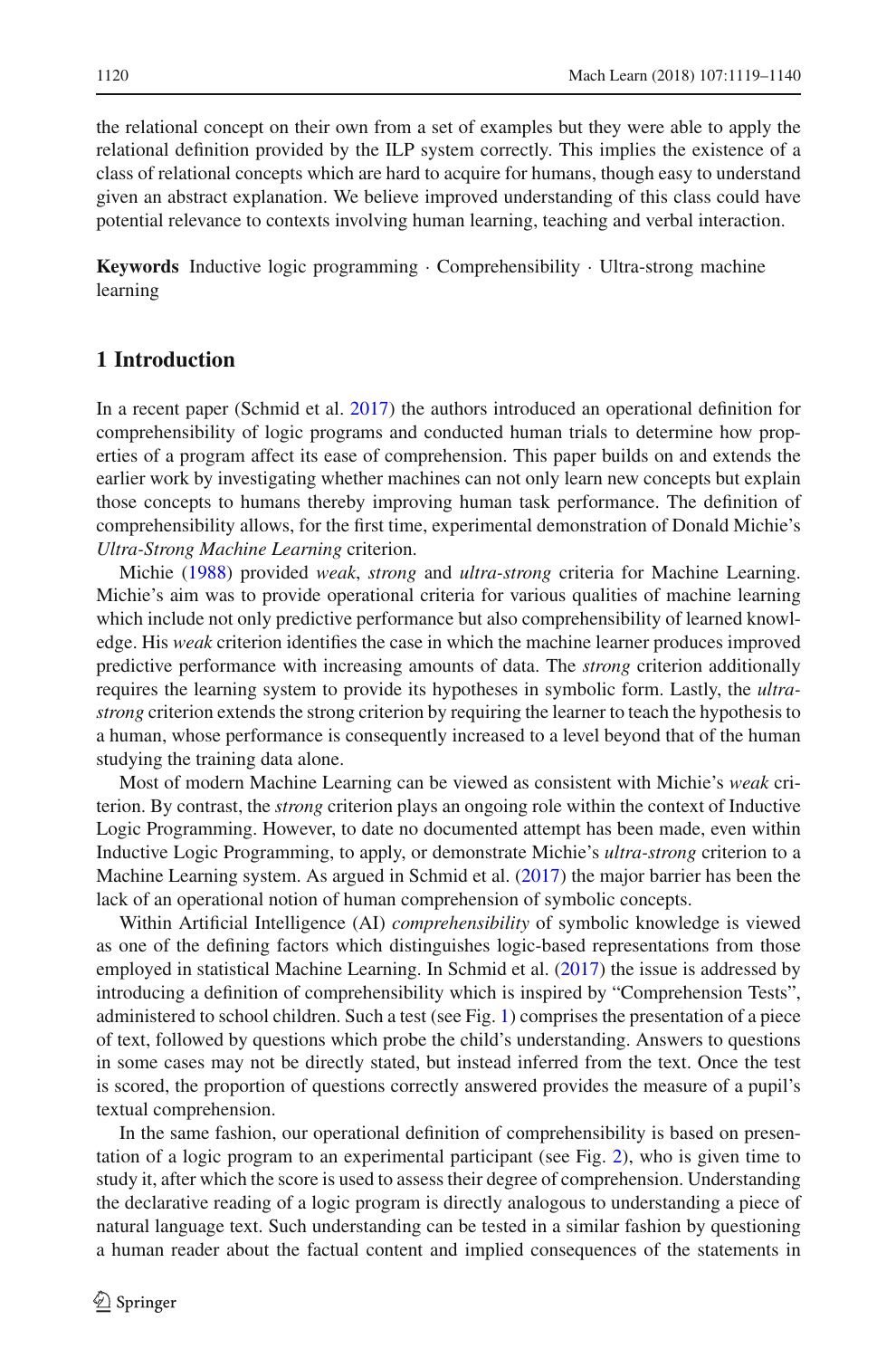For many years people believed the cleverest animals after man were chimpanzees. Now, however, there is proof that dolphins may be even cleverer than these big apes.

**Question:** Which animals do people think may be the cleverest?

<span id="page-2-0"></span>**Fig. 1** Text comprehension test (Credit: [http://englishteststore.net\)](http://englishteststore.net)

<span id="page-2-1"></span>**Fig. 2** Program comprehension

 $p(X,Y)$  :-  $p1(X,Z)$ ,  $p1(Z,Y)$ .  $p1(X,Y)$  :- father $(X,Y)$ .  $p1(X,Y)$  :- mother $(X,Y)$ . father(john,mary). mother(mary,harry).

**Duestion:** p(john,harry)?

the logic program. The existence of a declarative reading of pure logic programs provides a justification for investigating the relative comprehensibility of machine learned hypotheses within Inductive Logic Programming. The detailed results of such a logic program test can be used to identify factors in a logic program which affect its comprehensibility both for individuals and for groups of participants. The existence of an experimental methodology for testing comprehensibility has the potential to provide empirical input for improvement of Machine Learning systems for which the generated hypotheses are intended to provide insights.

The paper is arranged as follows. In Sect. [2](#page-2-2) we discuss existing work relevant to the paper. The framework, including relevant definitions and their relationship to experimental hypotheses is described in Sect. [3.](#page-6-0) Section [4](#page-8-0) describes two experiments involving human participants. The first experiment tests the degree to which predicate invention affects human comprehensibility of concepts. The second experiment tests whether an ILP system can pass Michie's Ultra-Strong Learning criterion. Finally in Sect. [5](#page-19-0) we conclude the paper and discuss further work.

# <span id="page-2-2"></span>**2 Related work**

This section offers framing information concerning research into comprehensibility and explainability of systems in general, and familiarizes the reader with the core notions motivating our work in particular. We first present a short overview of related lines of investigation in AI and Machine Learning, respectively, before specifically discussing cognitive and computational aspects of predicate invention in the context of the hierarchical structuring of complex concepts, and of induction, abduction, and recursion as important mechanisms for concept formation and representation.

### **2.1 Comprehensibility and explanation in AI**

Studies of the comprehensibility, and relatedly explainability, of computational systems have a long tradition, dating back at least to research into expert and decision support systems in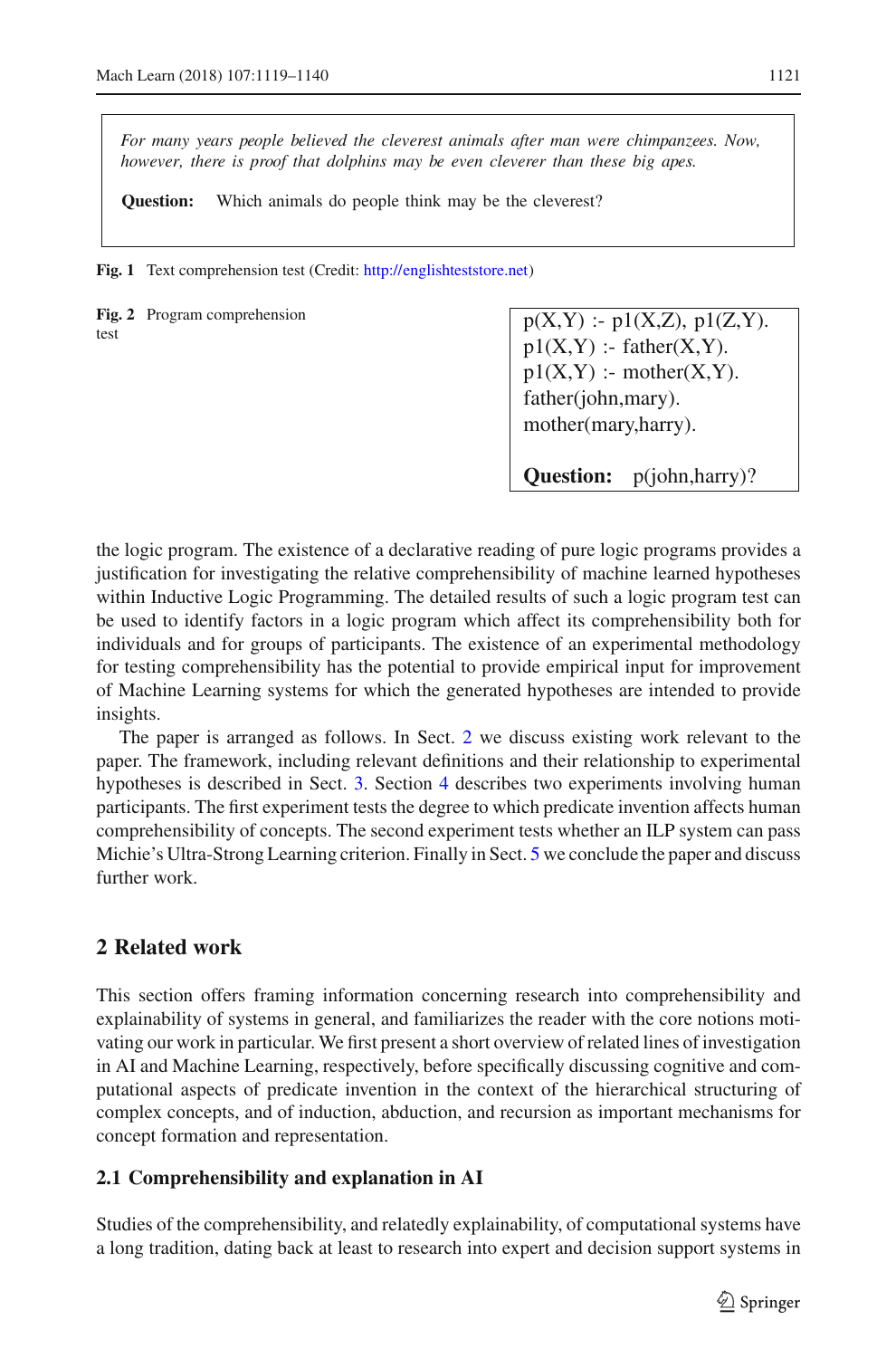the early 1980s. Clance[y](#page-20-0) [\(1983\)](#page-20-0) questioned whether expert knowledge can be encoded as a uniform, weakly-structured set of if/then associations [as, e.g., done in the MYCIN system (Shortliff[e](#page-21-2) [1974\)](#page-21-2)] when rules are modified by people other than the original author, or used in teaching (i.e., support active learning). Consequently, efforts were undertaken to improve expert system explanations (see, e.g., Chandrasekaran et al[.](#page-20-1) [1989;](#page-20-1) Wick and Thompso[n](#page-21-3) [1992](#page-21-3)). One resulting line of work addressed the representation formalisms used (Gaine[s](#page-20-2) [1996](#page-20-2)). Among others things, statements were taken to be more comprehensible when they were either textually smaller or more coherent. Moreover, compositions of familiar concepts were taken as easier to understand.

In Van Somere[n](#page-21-4) [\(1995\)](#page-21-4), it was suggested that computational systems should be thought of as consisting of two inter-related components: one for problem-solving and another for communication. It was further suggested these components require separate inter-related representations. Askira-Gelman's [\(1998\)](#page-20-3) meta-study reaches a similar conclusion when suggesting that a separation between low-level mechanisms and external representation, together with an addition of conversion capabilities, allow increased flexibility. Additionally, the importance of supporting the user on a semantic level (e.g., through consistency of results with pre-existing domain knowledge) was reaffirmed.

In the context of AI testing and evaluation the importance of human comprehensibility of intelligent systems has recently been emphasised by Forbu[s](#page-20-4) [\(2016](#page-20-4)). For his *software social organisms*, comprehensibility of the system's behaviour and outputs is paramount, since only efficient communication enables participation in human society. In general when looking at the original Turing Test (Turin[g](#page-21-5) [1950](#page-21-5)) and discussions of new and updated versions or substitutes for it, comprehensibility plays a crucial role. While there are frequently suggestions to abandon the Turing Test and focus on more clearly specified tasks in well-defined domains, putting emphasis on making systems and their output comprehensible for humans offers an alternative approach to overcoming limitations of the original test, while still maintaining domain and task generality.

#### **2.2 Comprehensibility and explanation in Machine Learning**

In Machine Learning, comprehensibility has been discussed in the context of Argument-Based Machine Learning (ABML) (Mozina et al[.](#page-21-6) [2007](#page-21-6)), which applies methods from argumentation in combination with a rule-learning approach. Explanations provided by domain experts concerning positive or negative arguments are included in the learning data and serve to enrich selected examples. Although ABML enhances the degree of explanation, it still fails to pass Michie's ultra-strong test since no demonstration of user comprehensibility of learned hypotheses is guaranteed. Moreover, questions and discussions about comprehensibility have also entered the study of classification models (Freita[s](#page-20-5) [2014;](#page-20-5) Letham et al[.](#page-20-6) [2015](#page-20-6); Lipto[n](#page-20-7) [2016](#page-20-7)). However, while the need for comprehensibility is emphasized, no definitive test of the kind provided by our definition in Sect. [3](#page-6-0) is offered.

Another approach which engages with aspects of comprehensibility, logical reasoning and to some extent, predicate invention (i.e., the automated introduction of auxiliary predicates), discussed in more detail in the next subsection due to its role in our first experiment in Sect. [4,](#page-8-0) is Explanation-Based Learning (EBL) (e.g. Mitchell et al[.](#page-21-7) [1986\)](#page-21-7). EBL uses background knowledge in a mainly deductive inference mechanism to "explain" how each training example is an instance of the target concept. The deductive proof of an example yields a specialisation of the given domain theory leading to the generation of a special-purpose sub-theory described in a user-defined operational language. The learning process in EBL is comparable to the use of proof-completion in the context of Meta-Interpretive Learning (MIL) (Muggleton et al[.](#page-21-8)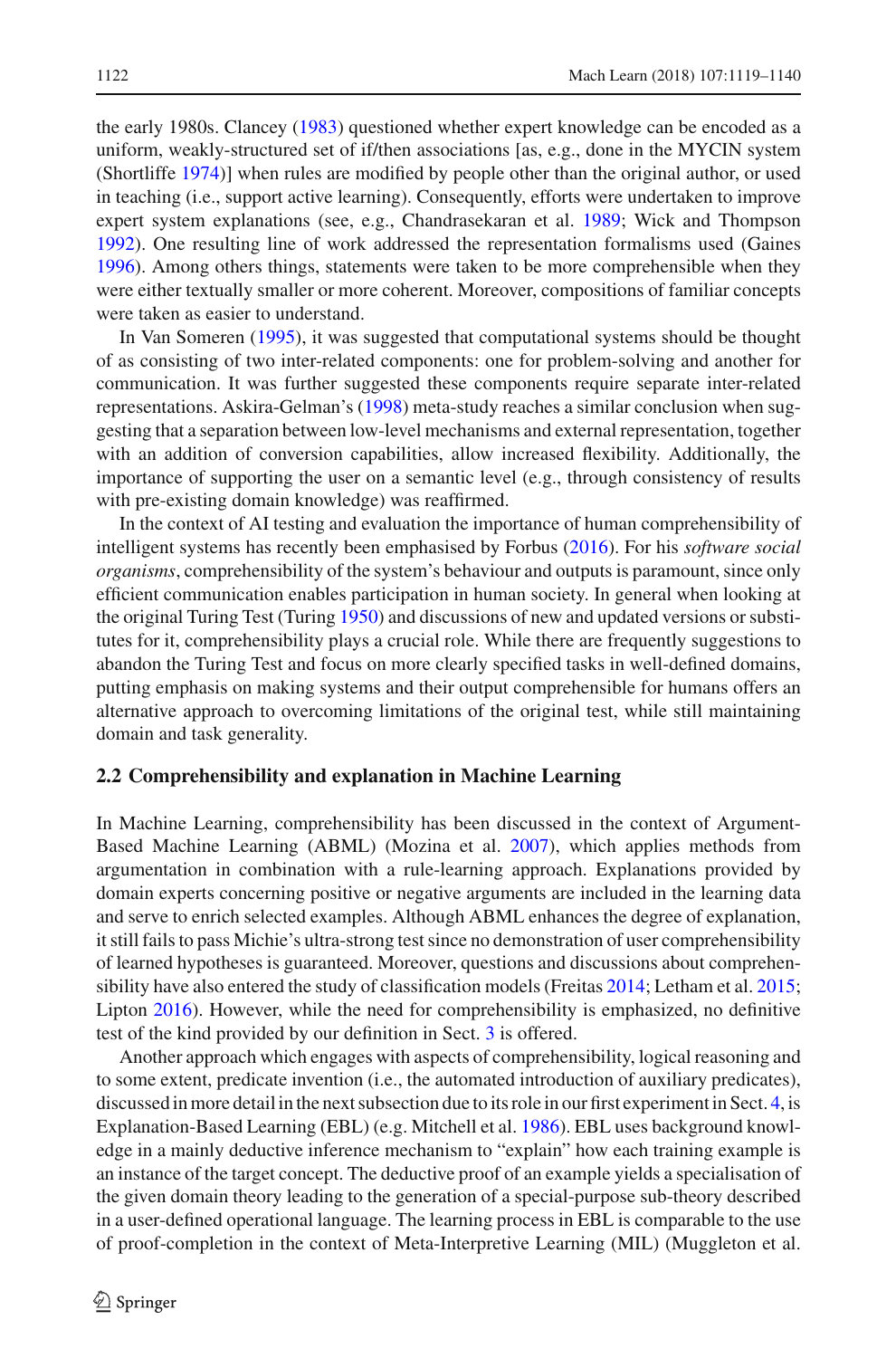[2014](#page-21-8), [2015](#page-21-9)), with EBL assuming a complete (first-order) domain theory and using deduction (rather than induction or abduction) as key differences. Some EBL systems can discover new features not explicit in the training examples but required in the general rule describing the former. For example, Prolog-EBG (Kedar-Cabelli and McCart[y](#page-20-8) [1987\)](#page-20-8) automatically formulates meaningful constraints required in the rules underlying the training examples. EBL is also realised in the inductive functional programming system Igor where observed program traces are explained as unfolding of an unknown recursive function following some program scheme (Kitzelmann and Schmi[d](#page-20-9) [2006\)](#page-20-9).

However, existing EBL systems do not pass Michie's ultra-strong test either: again there is no guarantee of user comprehensibility of learned hypotheses. The deductively generated syntactic explanations (i.e. formal proofs) could be far from human comprehensible explanations in a semantic sense (causal, mechanistic, etc.).

Interpretable systems currently also constitute a topic of increased interest in the study of artificial neural networks. In this context, a system is considered interpretable if "a user cannot only see, but also study and understand how inputs are mathematically mapped to outputs" (Doran et al[.](#page-20-10) [2017\)](#page-20-10), with regression models (Schielzet[h](#page-21-10) [2010\)](#page-21-10) or generalized additive models (Lou et al[.](#page-21-11) [2012\)](#page-21-11) serving as examples. However, as discussed for instance in Vellido et al[.](#page-21-12) [\(2012\)](#page-21-12), Rudi[n](#page-21-13) [\(2014\)](#page-21-13), interpretability in these cases refers almost exclusively to a mathematical property of the models, allowing for a certain degree of knowledge extraction from the model and subsequent interpretation by domain experts. This departs from our targeted notion of comprehensibility as a direct property of a system or representation not requiring an active step of interpretation or technical understanding of the aforementioned mapping of inputs to outputs.

### **2.3 Empirical evaluations of comprehensibility of models and explanatory value of outputs**

Questions and discussions about comprehensibility have also entered the study of classification models (Freita[s](#page-20-5) [2014](#page-20-5); Letham et al[.](#page-20-6) [2015;](#page-20-6) Lipto[n](#page-20-7) [2016](#page-20-7)). However, while the need for comprehensibility is emphasized, few studies attempt empirical evaluations, and more generally no definitive test of the kind provided by our definition in Sect. [3,](#page-6-0) in conjunction with the subsequent evaluation methodology, is offered. Allahyari and Lavesso[n](#page-20-11) [\(2011\)](#page-20-11) present a study targeting the understandability of classification models in the context of data mining from a user-centered perspective. As part of a survey-based assessment, participants are asked to rank different models according to their understandability. Among others, the results indicate that decision tree models are perceived as more understandable than rulebased models. Also, in one of two study cases a negative correlation between the complexity and the understandability of the classification models is found. In a more extensive empirical study, again in the context of data mining, Huysmans et al[.](#page-20-12) [\(2011](#page-20-12)) investigate the suitability of a number of alternative representation formats for classification when interpretability is a key requirement. In order to compare different standard representation formats, an end-user experiment is designed to test the accuracy, response time, and answer confidence for a set of problem-solving tasks. Analysis of the results shows that in the tested setting decision tables perform significantly better on all criteria, and post-test voting additionally indicates a clear preference of users for decision tables in terms of ease of use. In Lakkaraju et al[.](#page-20-13) [\(2016](#page-20-13)), in the context of introducing decision sets as a more interpretable way of organizing classification rules, a user study is also reported which assessed the difficulty of interpreting the introduced models. The study compares decision sets and decision lists using two types of tasks: answering multiple-choice questions about the decision boundaries of the models and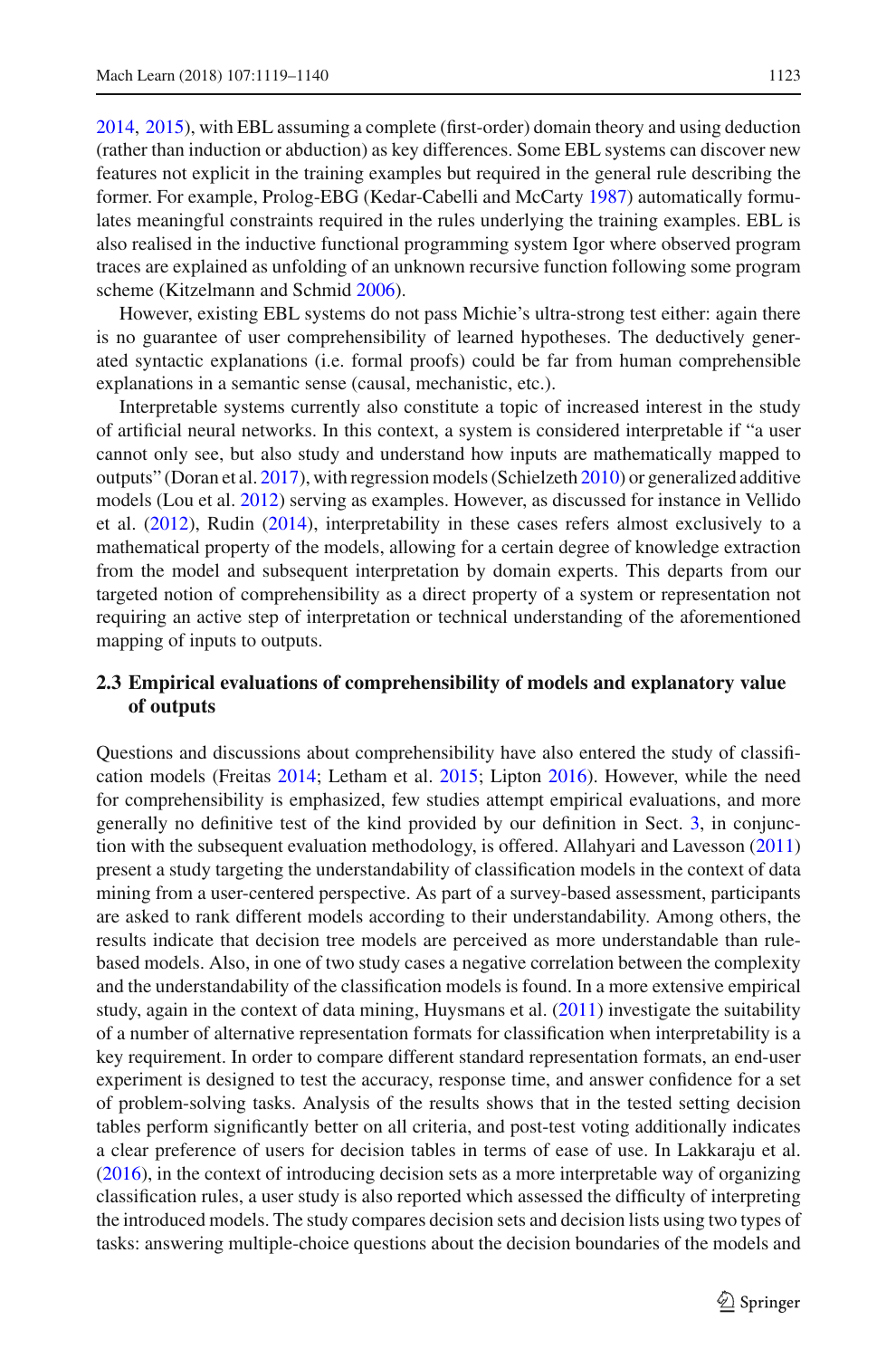writing descriptions of classes based on them. The results show that the structure of decision sets enables users to better understand the predictions they will make, indicated by more accurate and faster answers to multiple-choice questions about the decision boundaries of a decision set versus a decision list. Also, humans are found to be three times more accurate when asked to write class descriptions given a decision set versus a decision list, while using significantly shorter descriptions and requiring less time.

In a context more reminiscent of the already mentioned work on the explainability of expert systems, Lim et al[.](#page-20-14) [\(2009](#page-20-14)) address the intelligibility of context-aware intelligent systems when automatically providing explanations about a system's decision process. In order to evaluate the effectiveness of different types of explanations, participants are shown examples of a system's operation along with various automatically generated explanations, and then are tested on their understanding of the system. The results show, among others, that explanations describing why the system behaved a certain way result in better understanding and stronger feelings of trust on the user side. Explanations describing why the system did not behave a certain way, result in lower understanding yet adequate performance.

### **2.4 Hierarchical structuring of complex concepts through predicate invention**

Research into the inner structure of complex concepts found these to be strongly hierarchically organised in a tree-like structure, with more general categories higher in the hierarchy dominating lower-level categories via IS-A links (Murphy and Lassalin[e](#page-21-14) [1997](#page-21-14)). This hierarchical structure is presumably acquired by successive abstractions based on sets of instances from lower-level categories. Emulating these generalisation processes, predicate invention has been viewed as an important problem since the early days of ILP (e.g. Muggleton and Buntin[e](#page-21-15) [1988](#page-21-15); Rouveirol and Puge[t](#page-21-16) [1989](#page-21-16); Stah[l](#page-21-17) [1992](#page-21-17)), though limited progress has been made in this topic recently (Muggleton et al[.](#page-21-18) [2011\)](#page-21-18). Early approaches were based on the use of *W*-operators within the inverting resolution framework (e.g., Muggleton and Buntin[e](#page-21-15) [1988](#page-21-15); Rouveirol and Puge[t](#page-21-16) [1989](#page-21-16)). However, the completeness of these approaches was never demonstrated, partly because of the lack of a declarative bias to delimit the hypothesis space. Failure to address these issues has, until recently, led to limited progress being made in this important topic and many well-known ILP systems such as ALEPH (Srinivasa[n](#page-21-19) [2001\)](#page-21-19) and FOIL (Quinla[n](#page-21-20) [1990](#page-21-20)) have no predicate invention. In MIL, predicate invention is conducted via construction of substitutions for meta-rules applied by a meta-interpreter. The use of the meta-rules clarifies the declarative bias being employed. New predicate names are introduced as higher-order Skolem constants, a finite number of which are added during every iterative deepening of the search.

### **2.5 Logical mechanisms in concept formation and representation**

Mechanisms from logical reasoning are found to play crucial roles in human understanding and conceptualization. *Induction* has long been shown to be highly related to concept attainment and information processing (Lemke et al[.](#page-20-15) [1967\)](#page-20-15), and *abduction* also is considered a key mechanism in this context (Hobb[s](#page-20-16) [2004\)](#page-20-16). *Recursion* plays a similarly prominent role during the process of concept acquisition and meaning making, and has been argued to be a key human ability regarding language and understanding in general (Hauser et al[.](#page-20-17) [2002\)](#page-20-17). Additionally, the capacity to apply recursion is strictly necessary for the representation of infinite concepts (such as, e.g., the concept of an ancestor, or the notion of ordinal numbers). All three mechanisms are also present in MIL. There, induction and abduction, together with predicate invention, are all achieved by way of (higher-order) meta-rules. Owing to the exis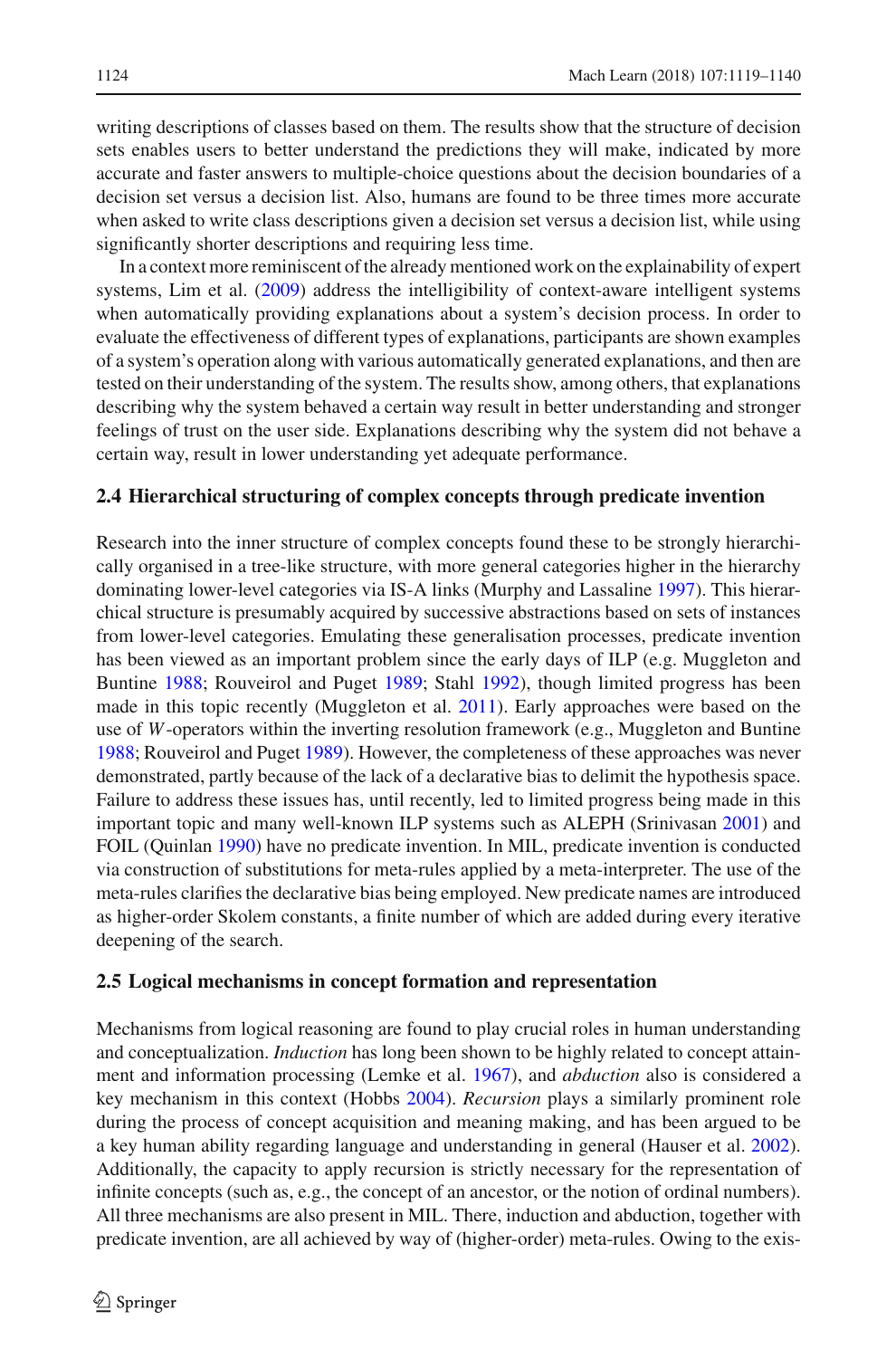tentially quantified variables in the meta-rules, the resulting first-order theories are strictly logical generalisation of the meta-rules.

Learning recursive programs is a technically difficult task in ILP and is not fully supported by general-purpose ILP systems such as Foil (Quinlan and Camero[n](#page-21-21) [1995\)](#page-21-21), Golem (Muggleton and Fen[g](#page-21-22) [1992\)](#page-21-22) and Progol (Muggleto[n](#page-21-23) [1995](#page-21-23)). Still, different techniques allow for the induction of recursive programs. For instance CRUSTACEAN (Aha et al[.](#page-20-18) [1994](#page-20-18)), CLAM (Rios and Matwi[n](#page-21-24) [1996](#page-21-24)), TIM (Idestam-Almquis[t](#page-20-19) [1996\)](#page-20-19) and MRI (Furusawa et al[.](#page-20-20) [1997\)](#page-20-20) use inverse entailment based on structural analysis. SMART (Mofizur and Numa[o](#page-21-25) [1996\)](#page-21-25) and FILP (Bergadano and Gunett[i](#page-20-21) [1996\)](#page-20-21) use top-down induction of arbitrary Horn clauses, including recursive definitions. However, the search remains incomplete due to restrictions regarding the use of (intensional) background knowledge, as well as pruning techniques. FILP can only induce functional predicates and SMART cannot learn mutually inter-depending clauses. Regarding functional and inductive programming, for example the system Igor1 relies on explanation-based generalization over program traces (Kitzelmann and Schmi[d](#page-20-9) [2006](#page-20-9)). The successor Igor2 (Kitzelman[n](#page-20-22) [2008](#page-20-22)) can induce recursive functions which depend on additional, invented functions based on the abduction of input-output pairs for some function call [(e.g., in modelling the inductive generalization of rules for domains such as Tower of Hanoi or blocksworld (Schmid and Kitzelman[n](#page-21-26) [2011](#page-21-26))]. However, Igor requires the first *k* examples of a target theory to generalise over a whole class. Esher (Albarghouthi et al[.](#page-20-23) [2013\)](#page-20-23) is a generic and efficient algorithm which interacts with the user via input-output examples, and synthesizes recursive programs implementing intended behaviour. Hence, Esher needs to query an oracle each time a recursive call is encountered to ask for examples.

# <span id="page-6-0"></span>**3 Framework**

### **3.1 General setting**

We assume sets of constants, predicate symbols and first-order variables are denoted *C, P, V* respectively. We assume definite clause programs to be defined in the usual way. Furthermore we assume a human as possessing background knowledge *B* expressed as a definite program. We now define the distinction between private and public predicate symbols.

**Definition 1** (*Public and private predicate symbols*) We say a predicate symbol  $p \in \mathcal{P}$  found in definite program *P* is *public* with respect to a human population *S* in the case *p* forms part of the background knowledge of each human  $s \in S$ . Otherwise p is private.

Now we define Predicate Invention as follows.

**Definition 2** (*Predicate Invention*) In the case background knowledge *B* of an ILP system is extended to *B* ∪ *H*, where *H* is a definite program we call predicate symbol  $p \in \mathcal{P}$  and Invention iff *p* is defined in *H* but not in *B*.

### **3.2 Comprehensibility**

Next we provide our operational definition of comprehensibility.

**Definition 3** (*Comprehensibility, C(S, P)*) The comprehensibility of a definition (or program) *P* with respect to a human population *S* is the mean accuracy with which a human *s* from population *S* after brief study and without further sight can use *P* to classify new material sampled randomly from the definition's domain.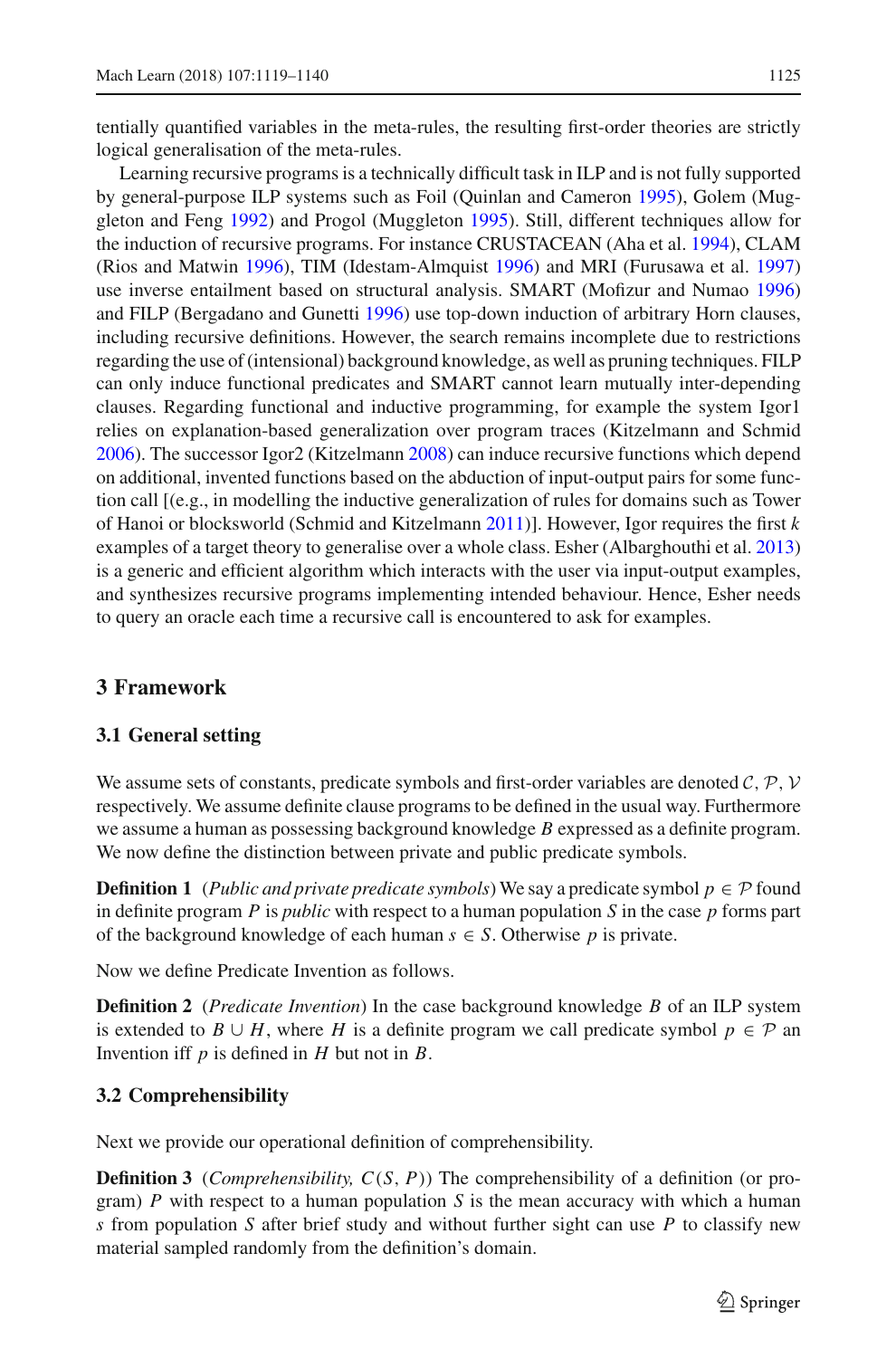Note this definition allows us to define comprehensibility in a way which allows its experimental determination given a set of human participants. However, in order to clarify the term "after brief study" we next define the notion of inspection time.

**Definition 4** (*Inspection time T*(*S, P*)) The inspection time *T* of a definition (or program) *P* with respect to a human population *S* is the mean time a human *s* from *S* spends studying *P* before applying *P* to new material.

Since, in the previous subsection, we assume humans as having background knowledge which is equivalent to a definite program, we next define the idea of humans mapping privately defined predicate symbols to ones found in their own background knowledge.

**Definition 5** (*Predicate recognition*  $R(S, p)$ ) Predicate recognition  $R$  is the mean proportion of times a human *s* from population *S* gives the correct public name to a predicate symbol *p* presented as a privately named definition *q*.

For each of these mappings from privately defined predicate symbols to elements from the background knowledge we can now experimentally determine the required naming time.

**Definition 6** (*Naming time*  $N(S, p)$ ) For a predicate symbol p presented as a privately named definition *q* in definite program *P* the naming time *N* with respect to a human population *S* is the mean time a human *s* from *S* spends studying *P* before giving a public name to *p*.

Lastly we provide a simple definition of the textual complexity of a definite program.

**Definition 7** (*Textual complexity,*  $S_z(P)$ ) The textual complexity  $S_z$  of a definition of definite program *P* is the sum of the occurrences of predicate symbols, functions symbols and variables found in *P*.

# **3.3 Ultra-Strong Machine Learning**

The following definitions extend those above by describing measures for estimating the degree to which humans can be aided by inspection of the output of a symbolic Machine Learning algorithm. Firstly we define the output of symbolic Machine Learning.

**Definition 8** (*Machine Learned Program, M(E)*) The program learned from examples *E* using Machine Learning algorithm *M* which outputs a symbolic hypothesis in the form of a definition of program.

Unaided human learning from training examples can now be defined as follows.

**Definition 9** (*Unaided Human Comprehension of Examples, C(S, E)*) The comprehensibility of a definition (or program) *P* with respect to a human population *S* is the mean accuracy with which a human *s* from population *S* after brief study of an example set *E* of a hidden target definition can classify new material sampled randomly from the target definition's domain.

Lastly we define machine-aided human learning from training examples.

**Definition 10** (*Machine-aided Human Comprehension of Examples, C(S, M(E))*) The machine-aided comprehensibility of a definition (or program) *P* with respect to a human population *S* is the mean accuracy with which a human *s* from population *S* after brief study of a program  $M(E)$ , learned by a symbolic Machine Learning algorithm  $M$  from examples *E*, can classify new material sampled randomly from the target definition's domain.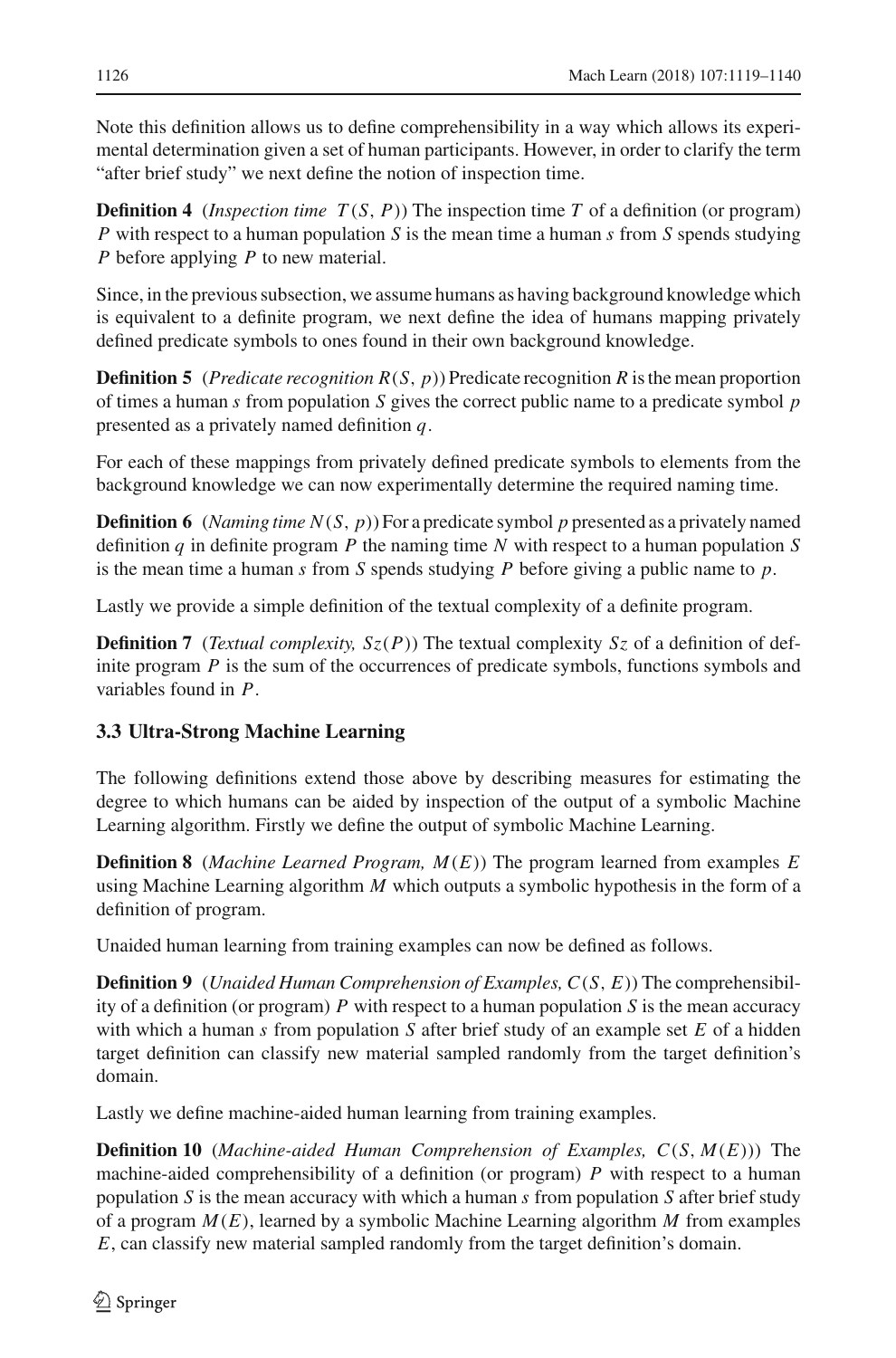| Experiment | Defined property                   | Experimental variable |
|------------|------------------------------------|-----------------------|
| Expt 1     | Comprehensibility $C, C_H, C_{HM}$ | Score                 |
|            | Inspection time $T$                | Time                  |
|            | Recognition $R$                    | CorrectNaming         |
|            | Naming Time $N$                    | NamingTime            |
| Expt 2     | Unaided comprehension              | O1                    |
|            | Machine-aided comprehension        | O <sub>2</sub>        |

<span id="page-8-1"></span>**Table 1** Mapping defined properties from this section and independent variables in the experiments

### **3.4 Experimental hypotheses**

We are now in a position to define and explain the motivations for the experimental hypothe-ses to be tested in Sect. [4.](#page-8-0) Below  $C(S, P)$ ,  $T(S, P)$ ,  $R(S, p)$ ,  $N(S, p)$ ,  $S_Z(P)$ ,  $C(S, E)$ ,  $C(S, M(E))$  are denoted by *C*, *T*, *R*, *N*, *Sz*, *C*<sub>H</sub>, *C*<sub>HM</sub> respectively. Note *C*<sub>H</sub> and *C*<sub>HM</sub> indicate respectively Comprehension of a Human given data as opposed to Comprehension of a Human given data and a Machine Learning system.

**Hypothesis H1,**  $C \propto \frac{1}{T}$ . This hypothesis relates to the idea of using inspection time as a proxy for incomprehension. That is, we might expect humans to take a long time to commit to an answer in the case they find the program hard to understand. As a proxy, inspection time is easier to measure than comprehension.

**Hypothesis H2,**  $C \propto R$ . This hypothesis is related to the idea humans understand private predicate symbols, such as *p1/2*, generated during predicate invention, by mapping them to public ones in their own background knowledge.

**Hypothesis H3,**  $C \propto \frac{1}{S_z}$ . This hypothesis is motivated by the idea that a key property of predicate invention is its ability to compress a description by introducing new predicates which are used multiply within the definition. We are interested in whether the resultant compression of the description leads to increased comprehensibility.

**Hypothesis H4,**  $R \propto \frac{1}{N}$ . This hypothesis relates to the idea that if humans take a long time to recognise and publicly name a privately named predicate they are unlikely to correctly identify it. Analogous to H1, this allows naming time to be used as a proxy for recognition of an invented predicate.

**Hypothesis H5,**  $C_H \leq C_{HM}$ . This hypothesis relates to the idea of Ultra-Strong Machine Learning. That is, we might expect humans to perform better on unseen data after having seen a symbolic machine learned definition compared with simply inspecting the training data.

In the next section we describe experiments which test these four hypotheses. Table [1](#page-8-1) shows the mapping between the measurable properties defined in this section and the independent variables used in the experiments.

### <span id="page-8-0"></span>**4 Experiments**

To investigate the hypotheses concerning comprehensibility of concept description in a logical representation we conducted two experiments with human participants. In the first experiment, our main interest was whether making a concept definition more compact by introducing additional predicates in the body of Prolog rules positively impacts compre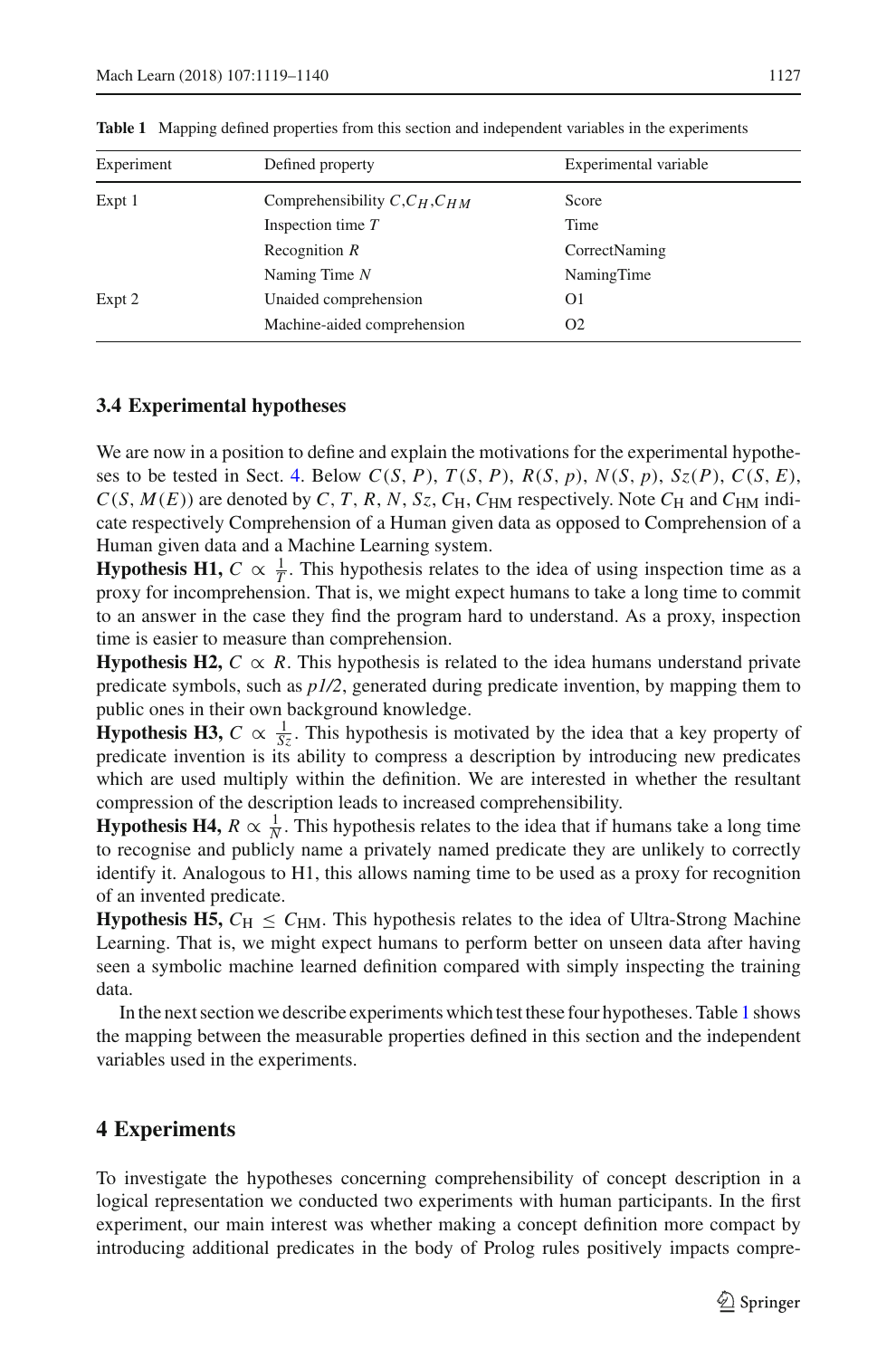hensibility. We also explored several aspects related to the use of invented predicates. In the second experiment, we focussed on ultra-strong learning. To examine whether a machine learned hypothesis is operationally effective, we compared performance of participants when they had to classify unseen objects from the domain on their own in contrast to being offered explicit classification rules learned with an ILP approach. In the following, we will present the details of the experiments, introducing the materials, describing the experimental methods, and giving the results.

#### **4.1 Experiment 1: comprehensibility and predicate invention**

We tested whether classification rules using additional predicates are helpful per se or whether their helpfulness is dependent on the ability of a person to assign a specific meaning to the predicate. Furthermore, we were interested in possible interactions between predicate use and complexity of rules. For this reason, the first experiment involved variations in material and procedure which are introduced in the following.

#### *4.1.1 Materials*

Material construction is based on the well-known family relations examples used to teach Prolog (Sterling and Shapir[o](#page-21-27) [1994](#page-21-27)) and also used in the context of ILP (Muggleton et al[.](#page-21-9) [2015](#page-21-9)). Based on the *grandparent/2* predicate, three additional problems were defined: *grandfather/2* which is more specific than *grandparent/2*, *greatgrandparent/2* which requires twice as many rules if defined without an additional (invented) predicate, (i.e. has high textual complexity) and the recursive predicate *ancestor/2* which has low textual but high cognitive complexity (Kahne[y](#page-20-24) [1989](#page-20-24)). Instead of these meaningful names, target predicates are called *p/2*. The facts provided are identical to the family tree presented in Muggleton et al[.](#page-21-9) [\(2015](#page-21-9)). In the rule bodies, either public names (*mother*, *father*) (i.e. names which relate to the semantics of family relations) or private names (*q1/2*, *q2/2*) were used. Furthermore, programs were either presented with or without the inclusion of an additional (invented) predicate for *parent/2* which was named  $p/2$ . The tree and the predicate definitions for the public name space are given in Fig. [3.](#page-10-0)

In Sect. [3](#page-6-0) we defined comprehensibility of a program as the accuracy with which a human can classify new material sampled from the domain. To assess comprehensibility, we defined seven questions for each of the four predicates (see Fig. [4\)](#page-10-1). For five questions, it has to be determined whether a relation for two given objects is true. For two further questions, it has to be determined for which variable bindings the relation can be fulfilled. In addition, an open question was included, where a meaningful name had to be given to predicate *p/2* for each of the four problems and, if applicable, also to the additional predicate *p1/2*.

To evaluate the material, we ran a pilot study (March 2016) at Imperial College London with 16 students of computer science with a strong background in programming, Prolog, and logic. The pilot study was conducted as a paper-and-pencil experiment where for each problem first the seven questions had to be answered and afterwards a meaningful name had to be given to the program. In all, 13 out of the 16 students solved each question correctly and most students were able to give the correct public names to all of the programs, regardless of whether they had to work with the public or with the private names. Participants needed about 20min for the four problems. Thus, the instructions and the material are understandable and coherent. A very interesting outcome of the study was that about a third of the students made notes on the questionnaires. Some of the notes showed that students first named the target predicates and the invented predicate and then answered the questions. That is, students gave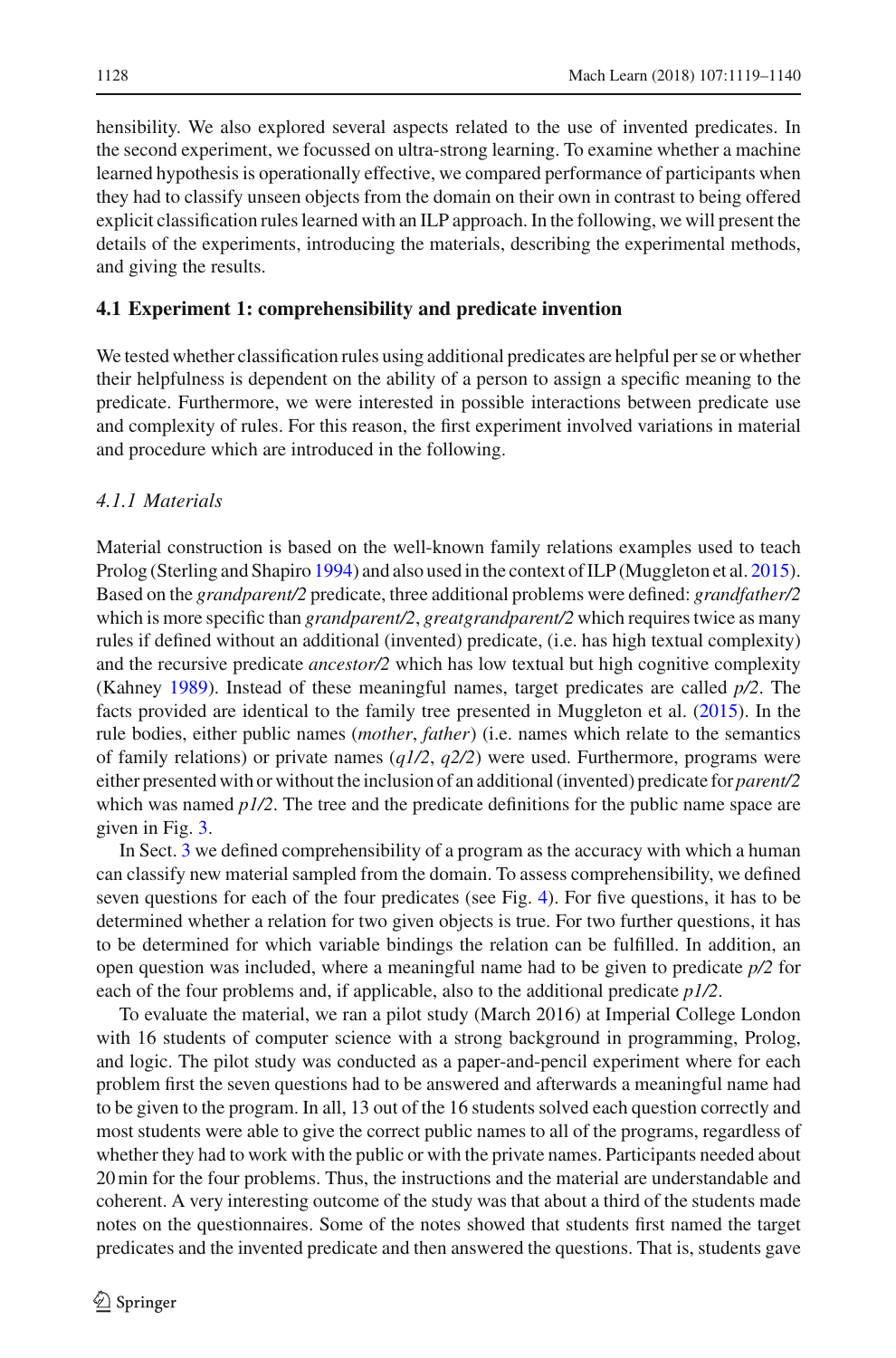

#### **Target Concepts (Rules):**

% grandfather without invented pred.  $p(X,Y)$  :- father(X,Z), father(Z,Y).  $p(X,Y)$  :- father $(X,Z)$ , mother $(Z,Y)$ .

% grandfather with invented predicate  $p(X,Y)$  :-  $p1(X,Z)$ , father( $Z,Y$ ).  $p1(X,Y)$  :- father $(X,Y)$ .  $p1(X,Y)$  :- mother $(X,Y)$ .

% grandparent without invented pred.  $p(X,Y)$  :- father(X,Z), father(Z,Y).  $p(X,Y)$  :- father(X,Z), mother(Z,Y).  $p(X,Y)$  :- mother $(X,Z)$ , mother $(Z,Y)$ .  $p(X,Y)$  :- mother $(X,Z)$ , father $(Z,Y)$ .

% grandparent with invented predicate  $p(X,Y) := p1(X,Z), p1(Z,Y).$  $p1(X,Y)$  :- father $(X,Y)$ .  $p1(X,Y)$  :- mother $(X,Y)$ .

% ancestor without invented predicate  $p(X,Y)$  :- father $(X,Y)$ .  $p(X,Y)$  :- mother $(X,Y)$ .  $p(X,Y)$  :- father(X,Z),  $p(Z,Y)$ .  $p(X,Y)$  :- mother(X,Z),  $p(Z,Y)$ .

#### **Background Knowledge (Observations):**

| father(jake,alice).  | mother(matilda, alice). |  |
|----------------------|-------------------------|--|
| father(jake,john).   | mother(matilda,john).   |  |
| father(bill,ted).    | mother(alice,ted).      |  |
| father(bill, megan). | mother(alice, megan).   |  |
| father(john,harry).  | mother(mary,harry).     |  |
| father(john, susan). | mother(mary, susan).    |  |
|                      | mother(mary, and y).    |  |
| father(ted,bob).     | mother(jill,bob).       |  |
| father(ted, jane).   | mother(jill,jane).      |  |
| father(harry,sam).   | mother(liz,sam).        |  |
| father(harry,jo).    | mother(liz, jo).        |  |
|                      |                         |  |

% greatgrandparent without invented predicate  $p(X,Y)$  :- father(X,U), father(U,Z), father(Z,Y).  $p(X,Y)$  :- father(X,U), father(U,Z), mother(Z,Y).  $p(X,Y)$  :- father $(X,U)$ , mother $(U,Z)$ , father $(Z,Y)$ .  $p(X,Y)$  :- father(X,U), mother(U,Z), mother(Z,Y).  $p(X,Y)$  :- mother $(X,U)$ , father $(U,Z)$ , mother $(Z,Y)$ .  $p(X,Y)$  :- mother $(X,U)$ , father $(U,Z)$ , father $(Z,Y)$ .  $p(X,Y)$  :- mother $(X,U)$ , mother $(U,Z)$ , mother $(Z,Y)$ .  $p(X,Y)$  :- mother $(X,U)$ , mother $(U,Z)$ , father $(Z,Y)$ . % greatgrandparent with invented predicate  $p(X,Y)$  :-  $p1(X,U)$ ,  $p1(U,Z)$ ,  $p1(Z,Y)$ .  $p1(X,Y)$  :- father $(X,Y)$ .  $p1(X,Y)$  :- mother $(X,Y)$ . % ancestor with invented predicate  $p(X,Y) := p1(X,Y)$ .  $p(X,Y) := p1(X,Z), p(Z,Y).$  $p1(X,Y)$  :- father $(X,Y)$ .  $p1(X,Y)$  :- mother $(X,Y)$ .

<span id="page-10-0"></span>**Fig. 3** Public tree and the Prolog programs for *grandfather/2*, *grandparent/2*, *greatgrandparent/2*, and *ancestor/2* with and without use of an additional (invented) predicate *parent/2*. In the corresponding programs for the private name space, *father/2* is replaced by *q1/2*, *mother/2* is replaced by *q2/2*, and given names are replaced by two letter strings as shown in *Observations* in Fig. [6](#page-15-0)

<span id="page-10-1"></span>

|              | Fig. 4 Ouestions for the   |
|--------------|----------------------------|
|              | grandparent/2 problem with |
| public names |                            |

- What is the result of p(bill, bob)?  $\Box$  true  $\Box$  false  $\Box$  don't know - What is the result of  $p(iake, harry)$ ?  $\sqcap$  false  $\sqcap$  true  $\Box$  don't know - What is the result of p(bob, bill)?  $\Box$  false  $\Box$  don't know  $\Box$  true - What is the result of  $p(\text{mary}, i\text{o})$ ?  $\Box$  true  $\Box$  false  $\Box$  don't know - What is the result of p(john, sam)?  $\Box$  false  $\Box$  don't know  $\Box$  true - What is the result of  $p(X, bob)$ ?  $\Box X = \text{bill}$  $\Box$  false  $\Box X = \text{alice}$  $\Box X = \text{bill}$ ; alice  $\Box$  don't know - What is the result of  $p(john,X)$ ?  $\Box$  false  $\Box X =$ sam  $\nabla X = i\alpha$ 

$$
\Box X = \text{sam}; \quad \Box X = \text{sam}
$$
  

$$
\Box X = \text{sam}; \quad \Box \text{don't know}
$$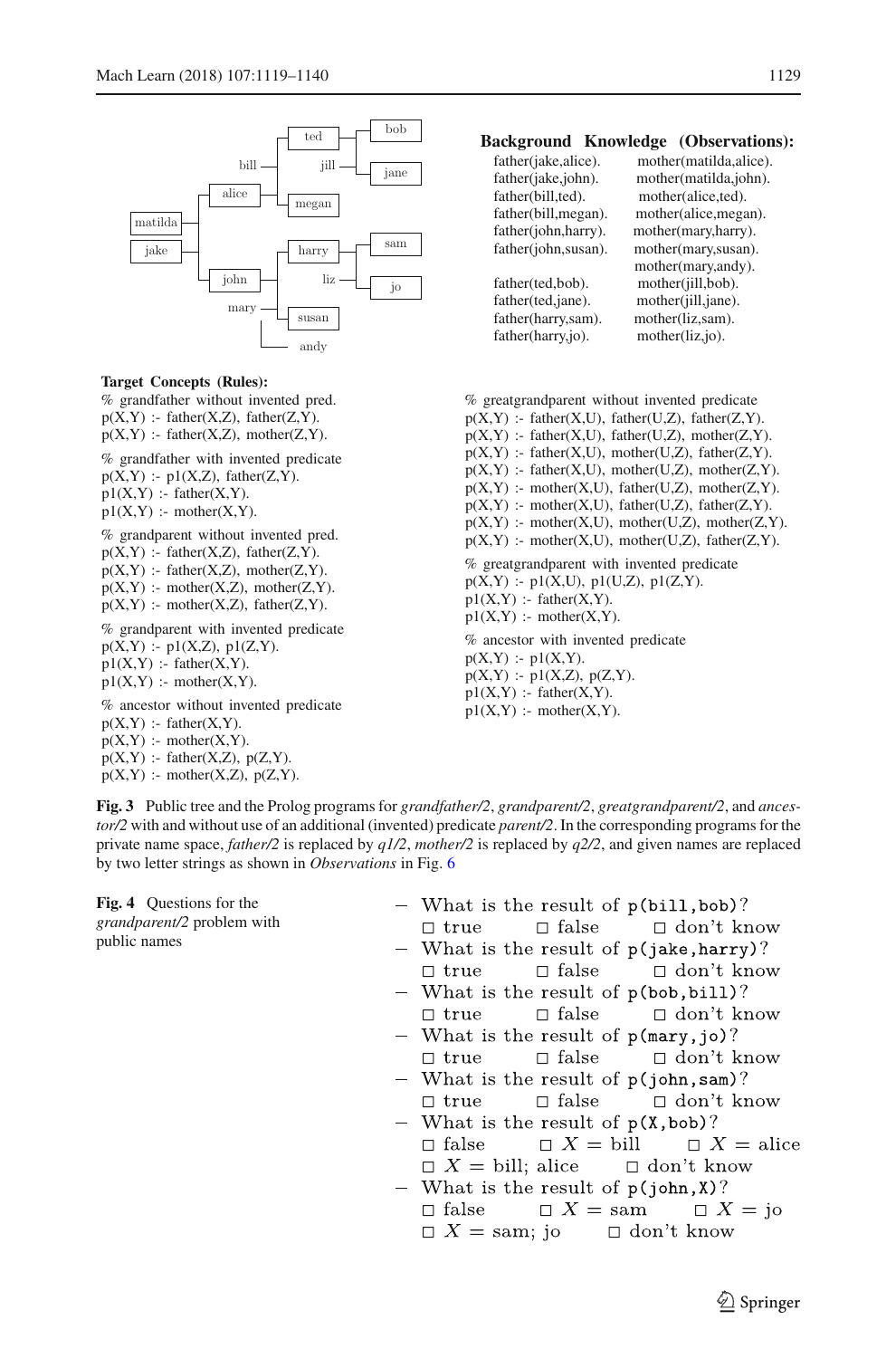a meaningful name without being instructed to do so and one can assume that they used this strategy because it made answering the questions easier.

## *4.1.2 Method*

*Variables* To assess the influence of meaningful names and of predicate invention on comprehensibility, we introduced the following three independent variables:

| NameSpace:          | The name space in which context the problems are presented is                                                                                                                                                                          |
|---------------------|----------------------------------------------------------------------------------------------------------------------------------------------------------------------------------------------------------------------------------------|
|                     | either <b>public</b> or <b>private</b> .                                                                                                                                                                                               |
| PredicateInvention: | The problems are given either with or without an additional<br>(invented) predicate $p/2$ which represents the <i>parent</i> /2 relation.                                                                                              |
| NamingInstruction:  | The open question to give a meaningful name to predicate $p/2$<br>and—if applicable—also to the additional predicate $p/2$ is either<br>given <b>before</b> or <b>after</b> the seven questions given in Fig. 4 had to<br>be answered. |

The variation of the independent variables results in a  $2 \times 2 \times 2$  factor design which was realised between-participants for factors NameSpace and NamingInstruction and within-participants for factor PredicateInvention. Problem presentation with PredicateInvention was either given for the first and the third or the second and the fourth problem.

The **textual complexity** varies over problems and in dependence of the introduction of the additional predicate *p1/2*. The textually most complex program is *greatgrandparent/2* without the use of *p1/2*. The least complex program is *grandfather/2* without the use of *p1/2* as can be seen in Fig. [3.](#page-10-0)

The following dependent variables were assessed:

| Score:         | For each problem, the score is calculated as the sum of correctly<br>answered questions (see Fig. 4). That is, score has minimal value<br>0 and maximal value 7 for each problem.                                                                                                  |
|----------------|------------------------------------------------------------------------------------------------------------------------------------------------------------------------------------------------------------------------------------------------------------------------------------|
| Time:          | The time to inspect a problem is measured from presenting the<br>problem until answering the seven questions.                                                                                                                                                                      |
| CorrectNaming: | The correctness of the given public name for a predicate definition<br>$p/2$ was judged by two measures. Additionally we discriminated<br>between clearly incorrect answers and responses where partic-<br>ipants wrote nothing or stated they do not know the correct<br>meaning. |
| NamingTime:    | The time for naming is measured from presenting the question<br>until indication that the question is answered by going to the next<br>page. For condition PredicateInvention/with both $p/2$ and $p/2$ had<br>to be named.                                                        |

*Empirical Hypotheses* Given the independent and dependent variables, hypotheses can now be formulated with respect to these variables:

- H1: Score is inverse proportional to Time, that is, participants who comprehend a program, give more correct answers in less time than such participants who do not comprehend the program.
- H2: CorrectNaming is proportional to Score, that is, participants who can give the intended public (i.e. meaningful) name to a program have higher scores than participants who do not get the meaning of the program.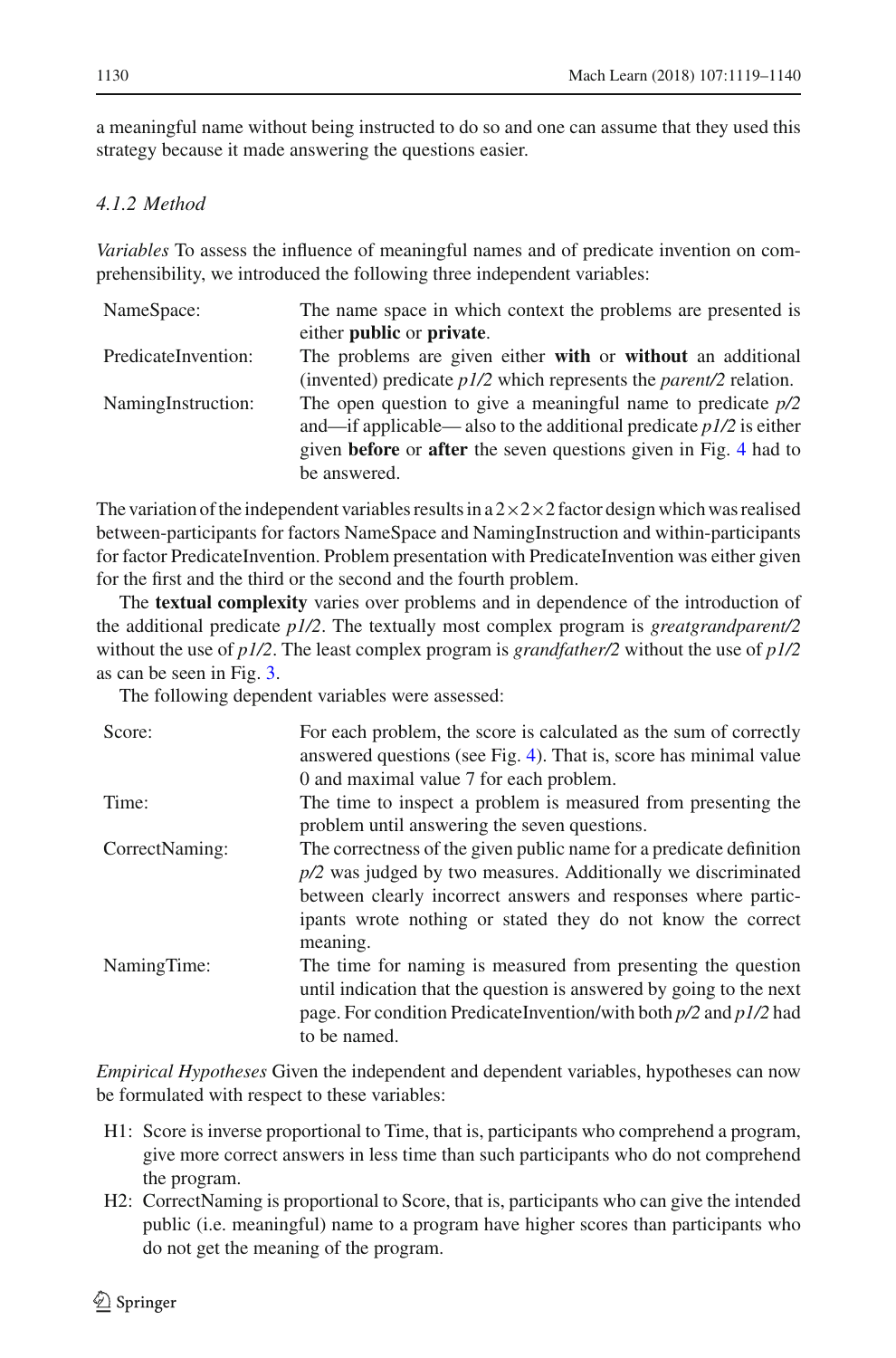- H3: Score is inverse proportional to textual complexity, that is, for problem *greatgrandparent/2* the differences of score should be greatest between the PredicateInvention/with and PredicateInvention/without condition because here the difference in textual complexity is highest.
- H4: CorrectNaming is inversely proportional to NamingTime, that is, if participants need a long time to come up with a meaningful name for a program, they probably will get it wrong.

*Participants and Procedure* The experiment was conducted in April 2016 with cognitive science students of the University of Osnabrück. All students had passed at least one previous one-semester course on Prolog programming and all have a background in logic. That is, their background in Prolog is less strong than for the Imperial College sample but they are not novices. From the originally 87 participants, three did not finish the experiment and six students were excluded because they answered "don't know" for more than 50% of the questions. All analyses were done with the remaining 78 participants (43 male, 35 female; *mean age* = 23.55 years,  $sd = 2.47$ .<sup>[1](#page-12-0)</sup>

The experiment was realised with the soscisurvey.de system and was conducted online during class. After a general introduction, students worked through an example problem ("sibling") to get acquainted with the domain and with the types of questions they needed to answer. Afterwards, the four test problems were presented in one of the experimental conditions. For each problem, on the first page the facts and the tree and the predicate definition was presented. On the next page, this information was given again together with the first question or the naming instruction. If the "next" button was pressed, it was not possible to go back to a previous page.

Working through the problems was self-paced. The four problems were presented in the sequence *grandfather/2*, *grandparent/2*, *greatgrandparent/2*, *ancestor/2* for all participants. That is, we cannot control for sequence effects, such as performance gain associated with getting acquainted with the style of the problems and questions or performance loss due to decrease in motivation or fatigue. However, since problem type is not used as an experimental condition, possible sequence effects do not affect statistical analyses of the effects of the independent variables introduced above.

#### *4.1.3 Results*

*Scores and Times* When considering time for question answering and naming together, participants needed about 5min for the first problem and got faster over the problems. One reason for this speed-up effect might be, that participants needed less time to inspect the tree or the facts for later problems. There is no speed-accuracy trade-off, that is, there is no systematic relation between (low) number of correct answers and (low) solution time for question answering. In the following, time is given in seconds and for statistical analyses time was logarithmically transformed.

*Giving meaningful names* In the public name condition, the names the participants gave to the programs were typically the standard names, sometimes their inverse, such as "grandchildren", "child of child", or "parent of parent" for the *grandparent/2* problem. In the condition with private names, the standard names describing family relations were also used by most participants, however, some participants gave more abstract descriptions, such as "X and Y are connected via an internode" for *grandparent/2*. Among

<span id="page-12-0"></span><sup>&</sup>lt;sup>1</sup> A comprehensive description of all analyses and results can be found at [http://www.cogsys.wiai.uni](http://www.cogsys.wiai.uni-bamberg.de/publications/comprAnalysesDoc.pdf)[bamberg.de/publications/comprAnalysesDoc.pdf.](http://www.cogsys.wiai.uni-bamberg.de/publications/comprAnalysesDoc.pdf)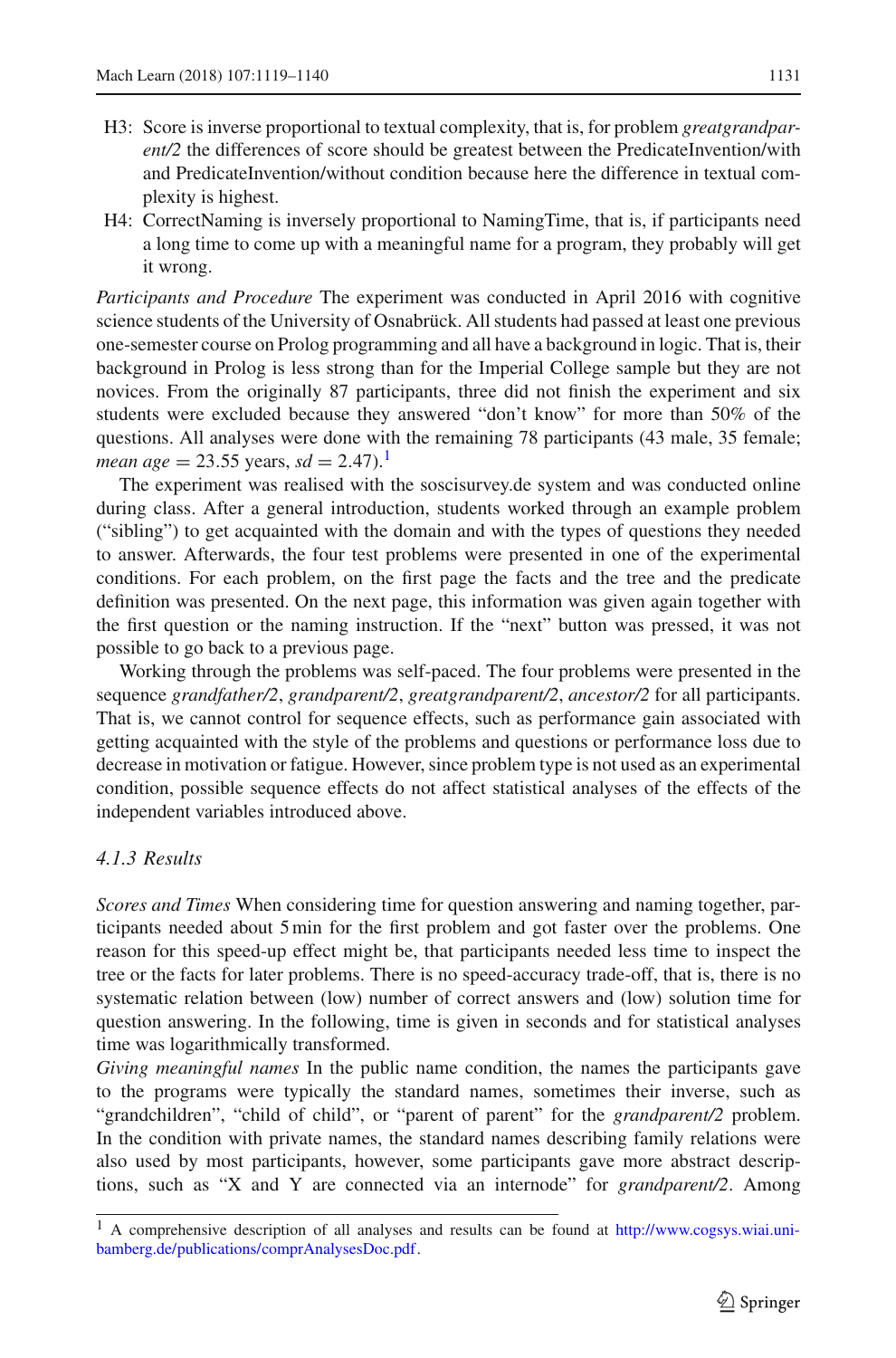|                  | Correct                 | <b>Incorrect</b> | No answer  | Test               |
|------------------|-------------------------|------------------|------------|--------------------|
| Grandfather      | $n = 28$                | $n = 46$         | $n = 4$    |                    |
| Score            | Mean $6.68$ (sd = 0.61) | 5.15(1.81)       | 4.75(1.71) | $-1.53, p < 0.001$ |
| Grandparent      | 50                      | 23               | 5          |                    |
| Score            | 6.56(1.23)              | 5.04(2.12)       | 3.4(1.82)  | $-1.52, p < 0.001$ |
| Greatgrandparent | 54                      | 18               | 6          |                    |
| Score            | 6.76(0.66)              | 5.78 (1.66)      | 3(1.67)    | $-1, p < 0.001$    |
| Ancestor         | 32                      | 39               | 7          |                    |
| Score            | 5.75(1.44)              | 3.08(1.8)        | 2.86(1.57) | $-2.67, p < 0.001$ |
|                  |                         |                  |            |                    |

<span id="page-13-0"></span>**Table 2** Means and standard deviations of Score in dependence of CorrectNaming, where "no answer" covers answers where participants either did not answer or explicitly stated that they do not know the answer. Results for linear models are given as b-estimates and *p* values for the contrast between correct and incorrect naming

the incorrect answers for the *grandparent/2* problem often were over-specific interpretations such as "grandson" or "grandfather". The same was the case for *greatgrandparent/2* with incorrect answers such as "greatgrandson". Some participants restricted the description to the given tree, for example, "parent of parent with 2 children" for *grandparent/2*. Incorrect answers for the *ancestor/2* problem typically were overly general, such as "related".

*Inverse proportional relation between Score and Time (H1)* There is a significant negative Pearsons product-moment correlation between Time and Score over all problems (*r* = −*.*38,  $p \leq 0.001$ ).

*Effect of CorrectNaming on Score (H2)* To assess the impact of being able to give a meaningful name to a problem (CorrectNaming) on comprehensibility (Score), answers were classified as "correct", "incorrect" and "no answer" which covers answers where participants either did not answer or explicitly stated that they do not know the answer. Participants who were able to give meaningful names to the programs answered significantly more questions correctly. Statistical analyses were performed with general linear models with dummy coding (contrast) for the predictor variable CorrectNaming. The results are given in Table [2.](#page-13-0)

*Impact of textual complexity on the effect of PredicateInvention on Score (H3)* For the *greatgrandparent/2* problem, there is a marginally significant effect of PredicateInvention for NameSpace/private and NamingInstruction/after with a higher score for the PredicateInvention/with condition ( $b = -1.59$ ,  $p = 0.09$ ).

*Relation of CorrectNaming and NamingTime (H4)* Participants who give a correct meaningful name to a problem do need less time to do so than participants who end up giving an incorrect name for all problems except *ancestor/2*. This relation is given in Fig. [5](#page-14-0) accumulated over all factors per problem. Statistical analyses were done separately for conditions PredicateInvention/with and PredicateInvention/without because in the first case two names—for target predicate *p/2* and for the additional predicate *p1/2*—had to be given. Differences between correct and incorrect are significant for *grandfather/2* in the condition PredicateInvention/without ( $b = 0.31$ ,  $p = 0.007$ ) and marginally significant for *grandparent*/2 in the condition PredicateInvention/with ( $b = 0.2$ ,  $p = 0.084$ ). For *ancestor*/2 in the condition PredicateInvention/with there is a significant difference between correct naming and "no answer" ( $b = -0.49$ ,  $p = 0.039$ ).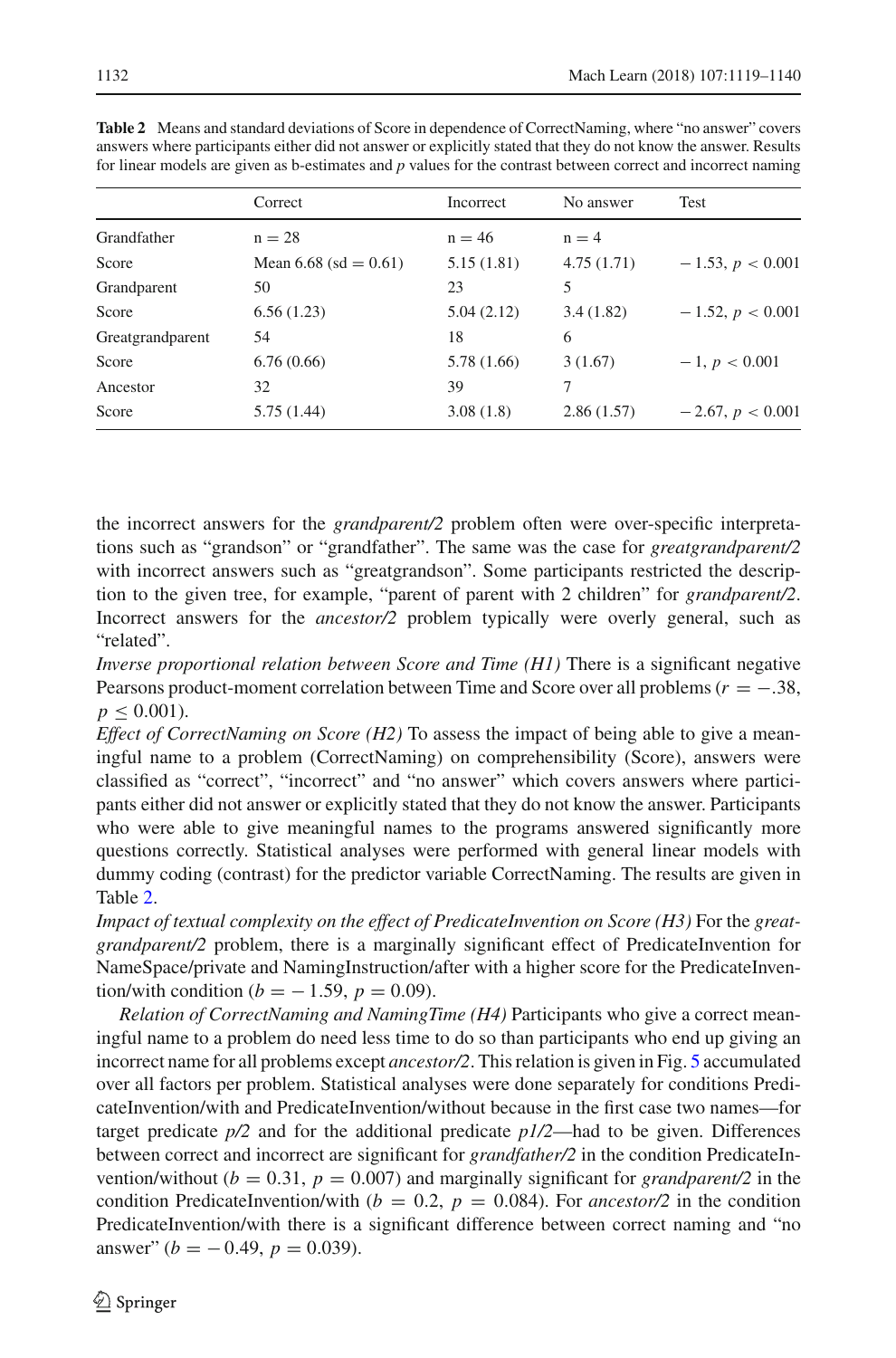

<span id="page-14-0"></span>**Fig. 5** Relation between time needed for giving a meaningful name and correctness of naming, where "no answer" covers answers where participants either did not answer or explicitly stated that they do not know the answer (averaged over PredicateInvention with/without)

### **4.2 Experiment 2: ultra-strong learning**

After exploring the impact of predicate invention on comprehensibility, we conducted a further experiment to test the hypothesis that ILP-learned relational concepts can support humans making sense from observations in complex relational domains. To follow Michie's characterisation of ultra-strong learning, we aim to show that ILP learned classification rules can result in operational effectiveness for humans. That is, given a set of observations in a domain, we need to show that humans are not able to induce a classification rule but an ILP system can and additionally that the ILP learned rules can be understood by humans and successfully applied to new observations.<sup>2</sup>

### *4.2.1 Material*

We focused on the *grandparent*/2 problem investigated in the first experiment (see Fig. [3\)](#page-10-0) and constructed an isomorphic fictitious chemistry domain shown in Fig. [6.](#page-15-0) The **Observations** correspond to the ones of the private version of the family tree used in Experiment 1. The **Test Results** are four positive and negative examples which can be used as training examples for an

<span id="page-14-1"></span><sup>&</sup>lt;sup>2</sup> A detailed description of the material and the results is given in [http://www.cogsys.wiai.uni-bamberg.de/](http://www.cogsys.wiai.uni-bamberg.de/publications/UltraStrExpAnalyses.pdf) [publications/UltraStrExpAnalyses.pdf.](http://www.cogsys.wiai.uni-bamberg.de/publications/UltraStrExpAnalyses.pdf)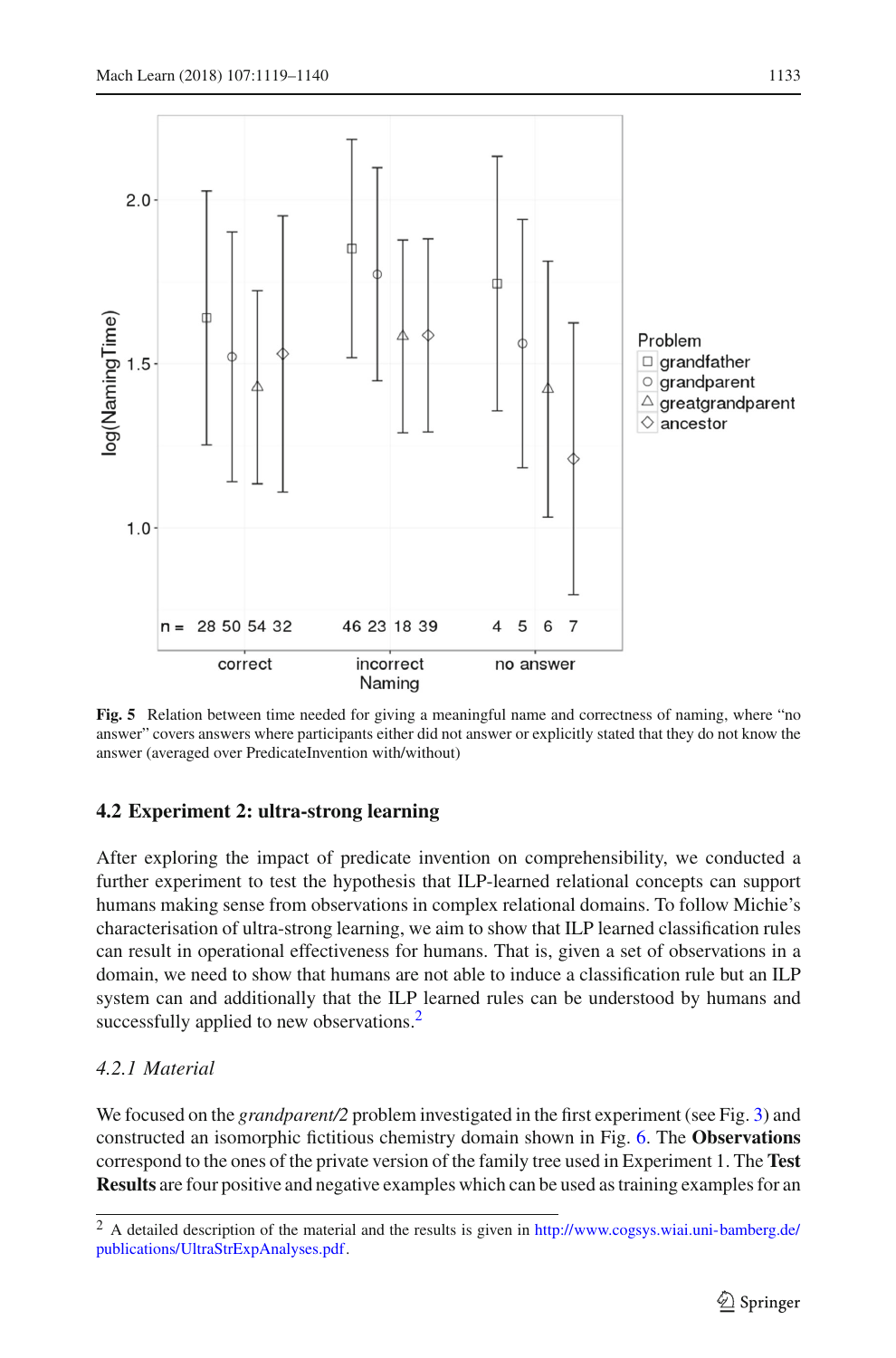#### Observations:

| q1(ab,ac).    | q2(aa,ac).     |
|---------------|----------------|
| q1(ab,ae).    | q2(aa,ae).     |
| $q1(ad,ag)$ . | q2(ac,ag).     |
| q1(ad,ai).    | q2(ac,ai).     |
| q1(ae,aj).    | q2(af,aj).     |
| q1(ae,al).    | q2(af,al).     |
| q1(ag,an).    | $q2(af, am)$ . |
| q1(ag,ao).    | $q2(ah,an)$ .  |
| q1(aj,ap).    | q2(ah,ao).     |
| q1(aj,aq).    | q2(ak,ap).     |
|               | q2(ak,aq).     |

Today you tested whether a pair of substances are related to an exothermic reaction (a chemical reaction that releases energy by light or heat). For example, exothermic(ac, an) means that ac and an are, respectively, substrate and product of a (chain of) reaction(s) which is exothermic. You observed the following test results:

#### Test Results:

| $ext{ext{hermic}(ac, an)}$ . | not exothermic(aa,ab).     |
|------------------------------|----------------------------|
| $ext{ext{n}c(aa, a1)}$ .     | not exothermic(ad.ai).     |
| $ext{ext{hermic(ab,ag)}}$ .  | not exothermic(ab, aq).    |
| $ext{ext{hermic(ae, ap)}}$ . | not exothermic $(ai,ap)$ . |
| $ext{extnermic}(aa, ag)$ .   | not exothermic(an, ac).    |

You have a new computer program which can support you in finding rules to characterize substances. When you presented your observations to the program, it returned the following rules:

Rules:

```
ext{ext{hermic(X,Y)}} := q1(X,Z), q1(Z,Y).exothermic(X,Y) :- q1(X,Z), q2(Z,Y).
exothermic(X, Y) :- q2(X,Z), q2(Z,Y).
ext{ext{hermic}(X,Y)} := q2(X,Z), q1(Z,Y).
```
<span id="page-15-0"></span>Fig. 6 Fictitious chemistry domain

ILP system such as Metagol. The **Rules** are the classification rules induced by Metagol. For one group of participants these rules initially are not given and the participants were required to induce them by themselves from the same test results. To assess comprehensibility, an isomorphic questionnaire to the one used in the first experiment has been used (see Fig. [4\)](#page-10-1).

#### *4.2.2 Method*

*Design and Variables* To control for possible effects of previous involvement with the problem, we used a pre-test post-test design as shown in Table [3.](#page-16-0) In a between-participants design, participants of one group were asked to induce a classification rule by themselves from examples (Rule Acquisition and Application, **RAA**), another got immediately presented with the classification rules analogous to the first experiment (Rule Application, **RA**). Comprehensibility scores (dependent variable Score) were assessed for both groups after the classification rules were presented (O2). For condition RAA, comprehensibility additionally has been assessed after rule induction (O1). For this group, participants additionally were asked to define the classification rule in Prolog or natural language (dependent variable Rule Generation).

*Empirical Hypothesis* We assume that for this unfamiliar chemistry domain, human problem solvers are not able to come up with the correct classification rules. However, an ILP approach such as Metagol can generate rules which are comprehensible to humans. Consequently, our operational hypothesis is: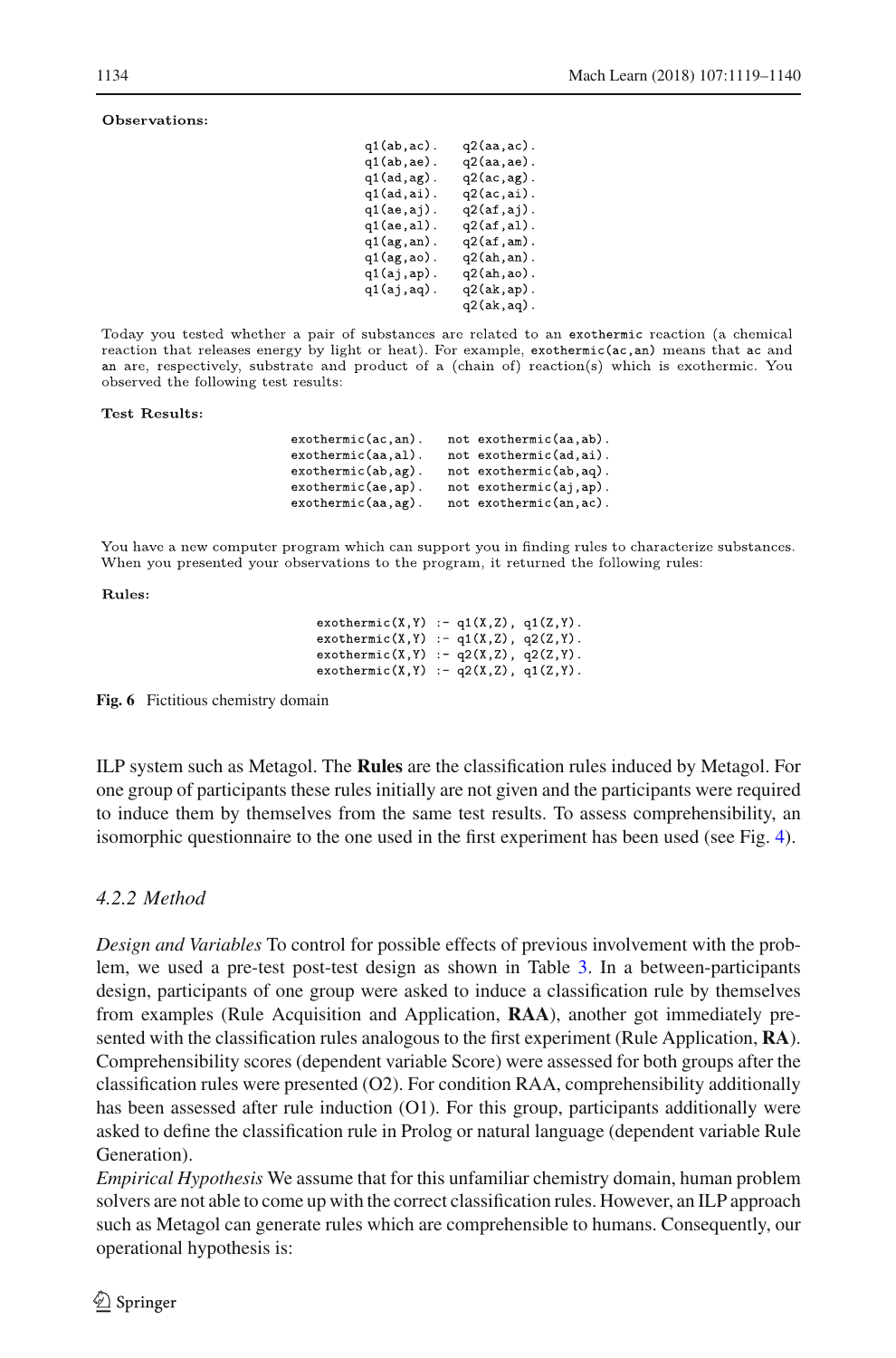<span id="page-16-0"></span>**Table 3** Experimental design with conditions Rule Acquisition and Application (RAA) and Rule Application (RA), R = randomised, O1 and O2 are measurements of comprehensibility, X is the presentation of the ILPlearned rule, D is an unrelated distractor task

| R A<br>*** ** * |  |  |
|-----------------|--|--|
| RA              |  |  |

H5: Score after simply inspecting training data (O1) is significantly lower than after having seen a symbolic machine learned definition (O2) regardless of whether participants had first to try to induce the rules themselves or not (no difference of O2 scores between groups RAA and RA).

That is, measurement O1 addresses unaided human comprehension of examples and O2 addresses machine-aided human comprehension as introduced in Sect. [3.](#page-6-0) Additionally, we assume that participants are not able to formulate correct classification rules in Prolog or natural language.

*Participants and Procedure* The experiment has been conducted in December 2016 at University of Osnabrück. Participants were 43 undergraduate students of cognitive science (20 female, 23 male, *mean age* = 22.12 years,  $sd = 2.51$ ) with a good background in Prolog and in logic but no background in inductive logic programming.

The participants were randomly assigned to one of the following two conditions: Rule Acquisition and Application (RAA,  $n = 22$ , 12 male, 10 female, *mean age* = 22.09 years,  $sd = 2.56$ ) or Rule Application (RA,  $n = 21$ , 11 male, 10 female, *mean age* = 22.14 years,  $sd = 2.52$ ). For both conditions, participants had to solve comprehensibility problems (O1) only for RAA, O2 for both RAA and RA, see Fig. [4\)](#page-10-1). The participants were tested in class as part of a lecture. The experiment again was realised with soscisurvey.de and participants used their own computers.

After a general introduction, for the RA condition an unrelated task (D in Table [3\)](#page-16-0) was presented to control for length of time and mental effort. Both experimental groups first received an example problem (a blocks-world domain concept) to get acquainted with the experimental task. Then, the participants of the RAA condition were presented with the examples of the chemical domain—but *not* with the four rules giving the relational concept. Instead, they were asked to describe the concept either in natural language or as Prolog rules. Next, they had to solve the comprehensibility test (O1 in Table [3\)](#page-16-0). From there on, the procedure for the RAA and RA group was identical: Participants were presented with the ILP-learned rules which characterise the searched-for concept and had to solve the second comprehensibility test (O2 in Table [3\)](#page-16-0) which consists of tasks isomorphic to the first test. Afterwards, demographic data were obtained. The experiment took about 20min.

### *4.2.3 Results*

*Rule Generation* The 22 participants of the RAA condition had to formulate the rules which characterise the target concept *exothermic*. 13 participants tried to formulate the rules. Of these, 11 wrote Prolog code, 2 gave a natural language description. Only one participant gave the correct rules (in Prolog). All other participants gave erroneous rules, often either too specific (not covering all of the given positive examples) or too general (covering some negative examples). Some example solutions are given in Fig. [7.](#page-17-0) The results support our assumption that the fictitious chemistry domain is too complex for humans to be able to acquire the correct relational concept from examples.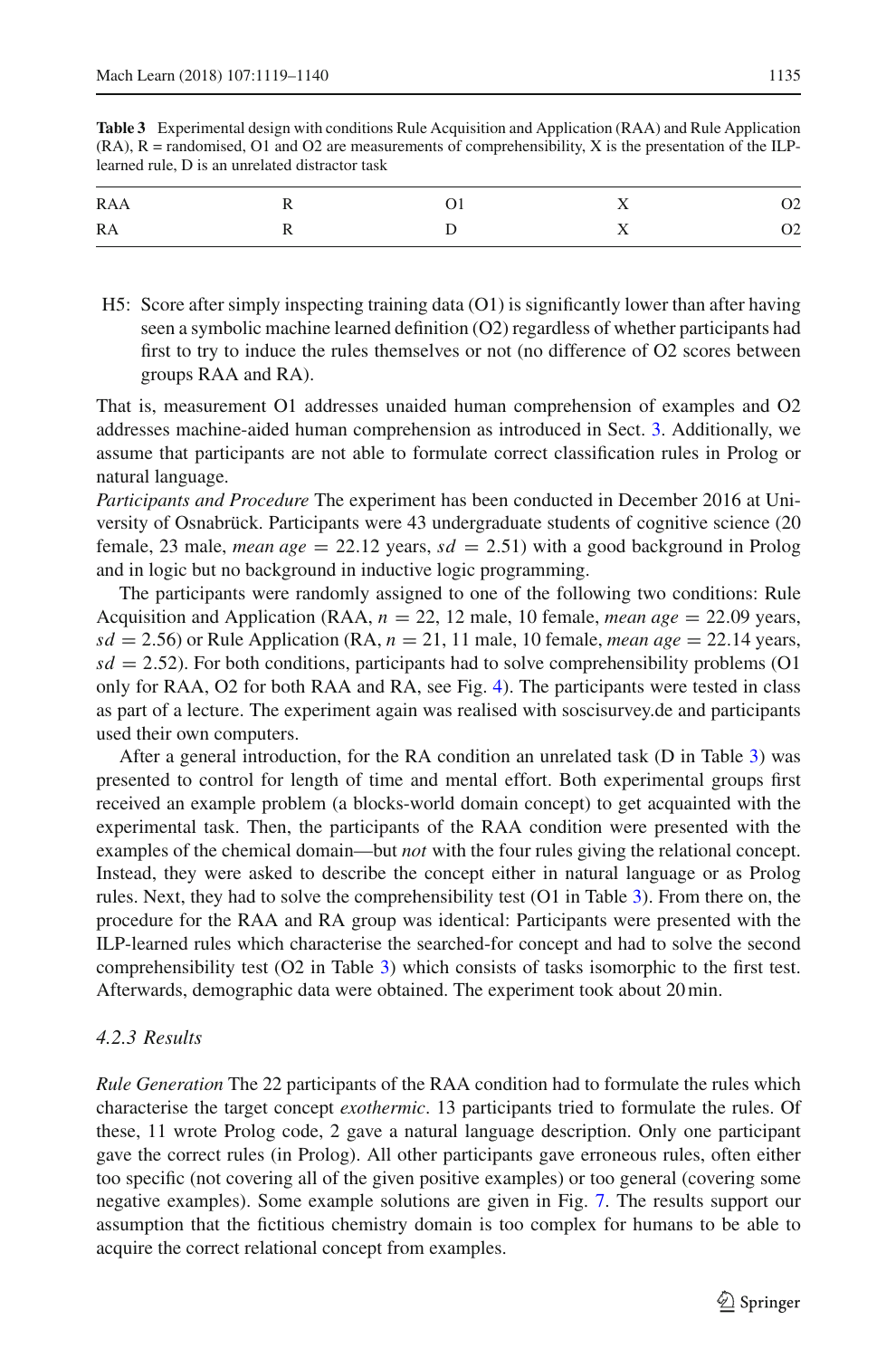Participant 327: too specific

exothermic if the substrate appears as a substrate and the product appears as a product in the same type of q. if they are both substrates or both products, or if they appear like that but in different q's, then it's not exothermic

**Fig. 7** Examples for erroneous rules

Participant 314: too specific

 $ext{ext{hermic(X,Y)}} := q2(X,Z), q1(Z,Y)$ .

Participant 295: too general

not exothermic $(X,Y)$  :-  $q2(X,Z)$ ,  $q1(Y,Z)$ .  $not\_exothermic(X,Y) :- q1(X,Y).$  $ext{ext{hermic}(X, Y)} := not (not\_ext{bertmic}(X, Y))$ .

<span id="page-17-0"></span>

<span id="page-17-1"></span>**Fig. 8** Mean comprehensibility scores for rule acquisition and application (RAA) versus rule application (RA) condition (details see text)

*Scores* To evaluate the comprehensibility scores, we excluded the one participant who could formulate the correct relational concept. This participant also had maximum score values for both comprehensibility tests. Participants of the RAA condition had very low comprehensibility scores at the first testing time  $(n = 21, mean = 1.76, sd = 2.07)$ . However, their scores significantly improved for the second testing time (t-test for dependent samples,  $t(21) = 7.63$ ,  $p < 0.001$ ), that is, after they were presented with the ILP-learned rules  $(n = 21, \text{mean} = 5.24, \text{sd} = 1.92)$ . Participants of the RA condition who immediately were presented the ILP-learned rules performed slightly worse  $(n = 21, mean = 4.33,$  $sd = 2.39$ ), but not significantly so (Wilcoxon rank sum test with continuity correction,  $W = 267$ ,  $p = 0.119$ ). The results are summarised in Fig. [8.](#page-17-1) They clearly support our hypothesis that white box Machine Learning approaches such as ILP can support humans to identify relational concepts in complex domains.

#### **4.3 Discussion**

In Experiment 1 our results show that presenting programs in relation to a public name space facilitates comprehension. Contrary to expectations, being instructed to first think about a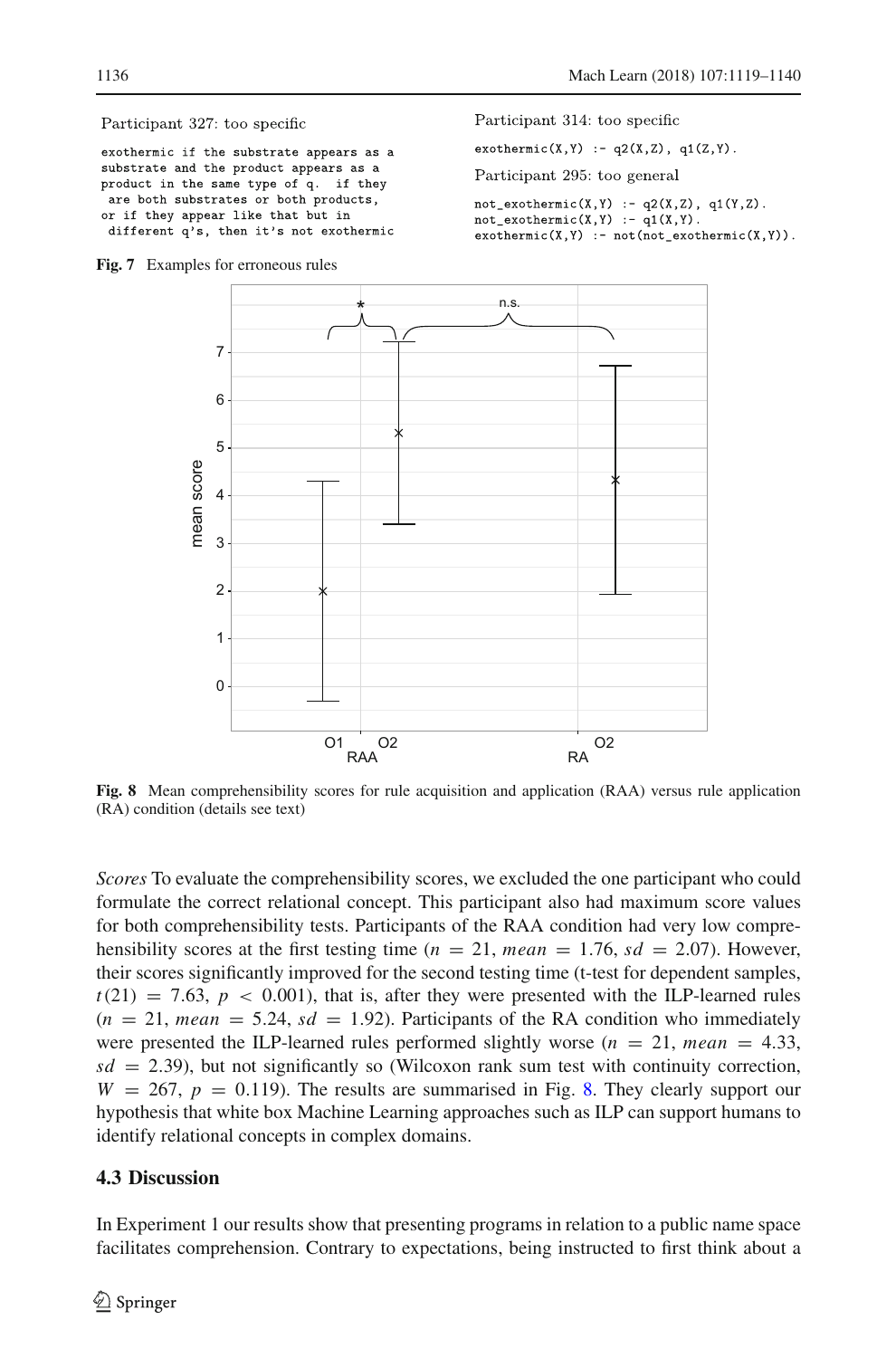|    | <b>Hypothesis</b>                                                                             |   |
|----|-----------------------------------------------------------------------------------------------|---|
| H1 | Comprehensibility manifests itself in high scores and fast solution times.                    |   |
| H2 | Comprehensibility means to be able to give a meaningful name to a program.                    |   |
| H3 | Predicate invention helps comprehensibility if it reduces textual complexity of the program.  | P |
| H4 | If coming up with a meaningful name needs a long time, it will probably be the false concept. | P |
| H5 | ILP can generate classification rules which fulfil the ultra-strong learning criterion.       |   |

<span id="page-18-0"></span>**Table 4** Hypotheses concerning comprehensibility, meaningful names, and predicate invention. Conf. stands for Confrimation, C means confirmed, P partially confirmed

meaningful name for a program before answering questions does not facilitate generation of answers. We expected that having a (denotational) semantic interpretation for a predicate supports working on classification and variable bindings of new material from a given domain because mental evaluation of a program can be—at least partially—avoided. Furthermore, the use of additional (invented) predicates does not facilitate program comprehension in general but only under specific conditions which are discussed below (H3).

Results concerning our hypotheses are summarised in Table [4.](#page-18-0) Hypothesis H1 is confirmed by our empirical data: if a person comprehends a program, she or he can come up with correct answers in short time. Hypothesis H2 is also confirmed: participants who can give a meaningful name to a program give more correct answers than participants who give incorrect answers or state that they do not know the answer. In addition, participants who give a correct name give answers faster. However, this result can also interpreted as being better able to solve the classification tasks in the comprehensibility test influences better predicate recognition. As hypothesis H3 we assumed that predicate invention supports comprehensibility if it reduces the textual complexity of a program. For the four problems we investigated, the reduction in complexity is greatest for *greatgrandparent/2*. Here we get a partial confirmation: predicate invention results in more correct answers for the private name space and if the instruction for naming was given after question answering. This experimental condition is the most challenging, because comprehensibility is not supported by public names and because participants were not encouraged to think about the meaning of the presented predicate before they had to answer questions.

Finally, we assumed that persons who have problems in coming up with a meaningful name for a predicate spend a longer amount of time to come up with an (incorrect or no) answer (H4). Results show that this is the case—with the exception of the *ancestor/2* problem. However, the differences are only significant under specific conditions. The observation that long answering time can indicate a problem with comprehensibility could be exploited for the design of the interaction of a person with an ILP system: if a person does not come up quickly with a name for a predicate's the system could offer examples of the predicates behaviour. For example, for the *ancestor/2* problem, pairs for which this predicate is true could be highlighted.

While in Experiment 1 the contribution of predicate invention to comprehensibility was explored with respect to the above discussed contexts, in Experiment 2 we focussed on the core characterisics of ultra-strong learning, that is, on operational effectiveness. Indeed, the results of Experiment 2 show that in cases where humans are not able to induce the underlying relational concept of complex domain, they nevertheless can correctly apply an explicit, rule-based representation of the relational concept (H5). All together, our empirical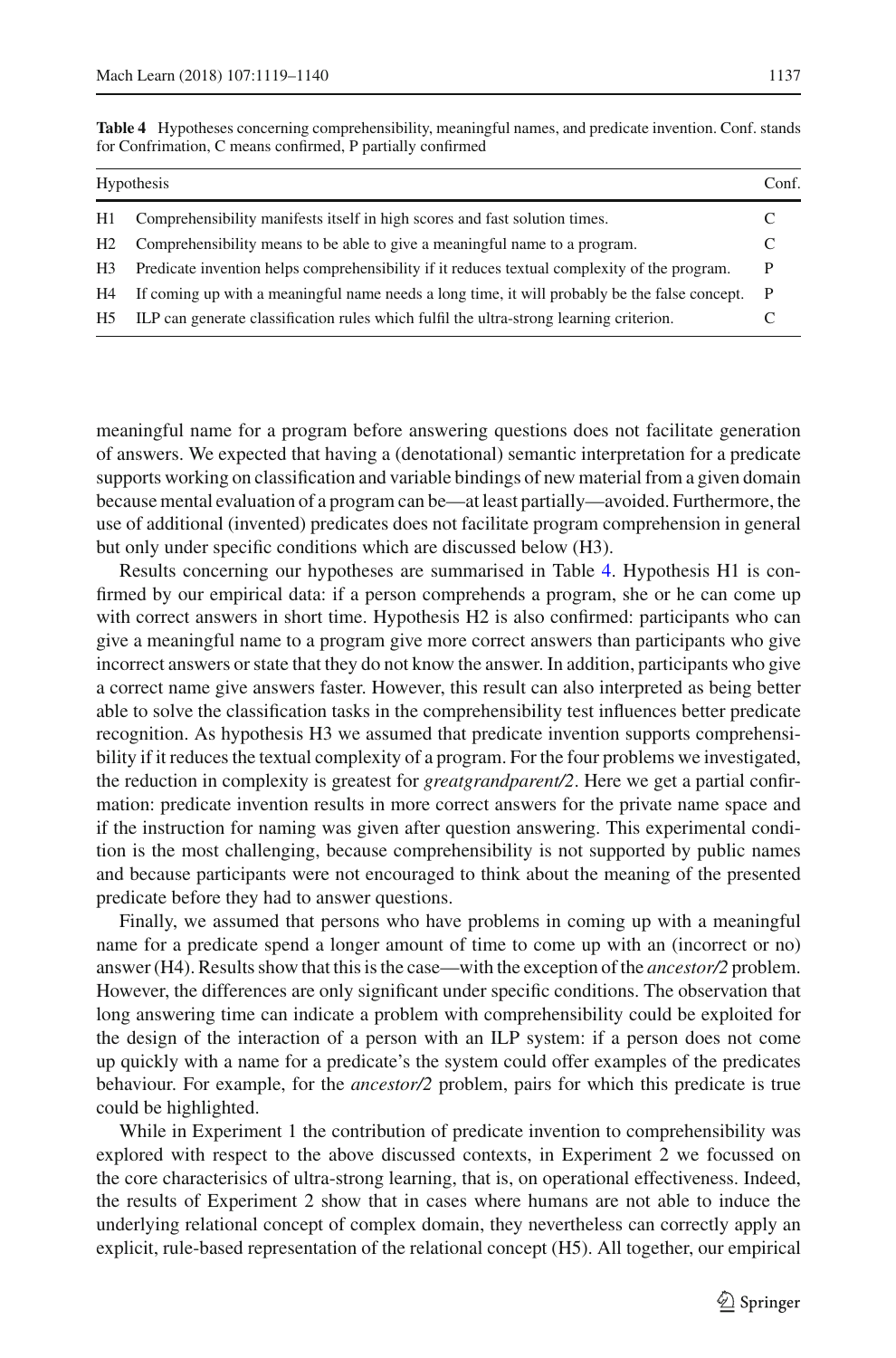results indicate that inductive logic programming can be used to help humans to make sense of complex data.

# <span id="page-19-0"></span>**5 Conclusions and further work**

In this paper we provide an operational definition of comprehensibility of a logic program (Sect. [3\)](#page-6-0) and use this within within two experiments.

In the first experiment we identify factors which affect comprehension. These factors include the time required to inspect the program, the accuracy with which a partcipant can recognise a predicate to one already known and the textual complexity of the program. As expected, the four problems differ with respect to comprehensibility. The problem most participants had difficulty with is the recursive *ancestor/2*. For this problem less than half of the participants (32) gave the correct meaningful name and for this problem participants have the lowest scores.

The second experiment tested whether humans can improve performance on unseen data when shown a program generated by a symbolic machine learning system compared with their predictions based only on studying the training data. The experimental support of hypothesis *H*5 represents a world first demonstration of the existence of Ultra-Strong Machine Learning in Michie's [\(1988\)](#page-21-1) sense. However, for further work we note H5 will only hold when Machine Learning is effective.

While it is encouraging that our hypotheses do not need to be rejected given the results of the two experiments, further empirical studies are necessary to strengthen our results. Currently, we are conducting an experiment with participants without background in logic and programming, with a "translation" of the Prolog problems to natural language.

In further work we hope to better characterise properties of learned programs which improve ease of comprehension. The aim is to provide guidelines for Machine Learning developers, particular within ILP, to allow human knowledge and skills to be advanced by systems whose comprehensibility properties are optimised. Better understanding of these properties should inform better human-interface design for Machine Learning systems. However, we also hope in the long term to provide clear criteria for optimising search functions in Machine Learning systems to identify and suggest hypotheses which are easy for humans to understand. We believe such systems will be of value not only in scientific discovery assistants, where readable hypotheses are critical, but also in machine learned skill-improvement assistants for improving human performance in tasks such as sports, musical performance or recovery from injury and illness.

In closing we believe the operational definition of comprehensibility has enormous potential to both clarify one of the central concepts of AI research as well as to provide a bridge to the study of factors affecting the design of AI systems which improve human understanding.

**Open Access** This article is distributed under the terms of the Creative Commons Attribution 4.0 International License [\(http://creativecommons.org/licenses/by/4.0/\)](http://creativecommons.org/licenses/by/4.0/), which permits unrestricted use, distribution, and reproduction in any medium, provided you give appropriate credit to the original author(s) and the source, provide a link to the Creative Commons license, and indicate if changes were made.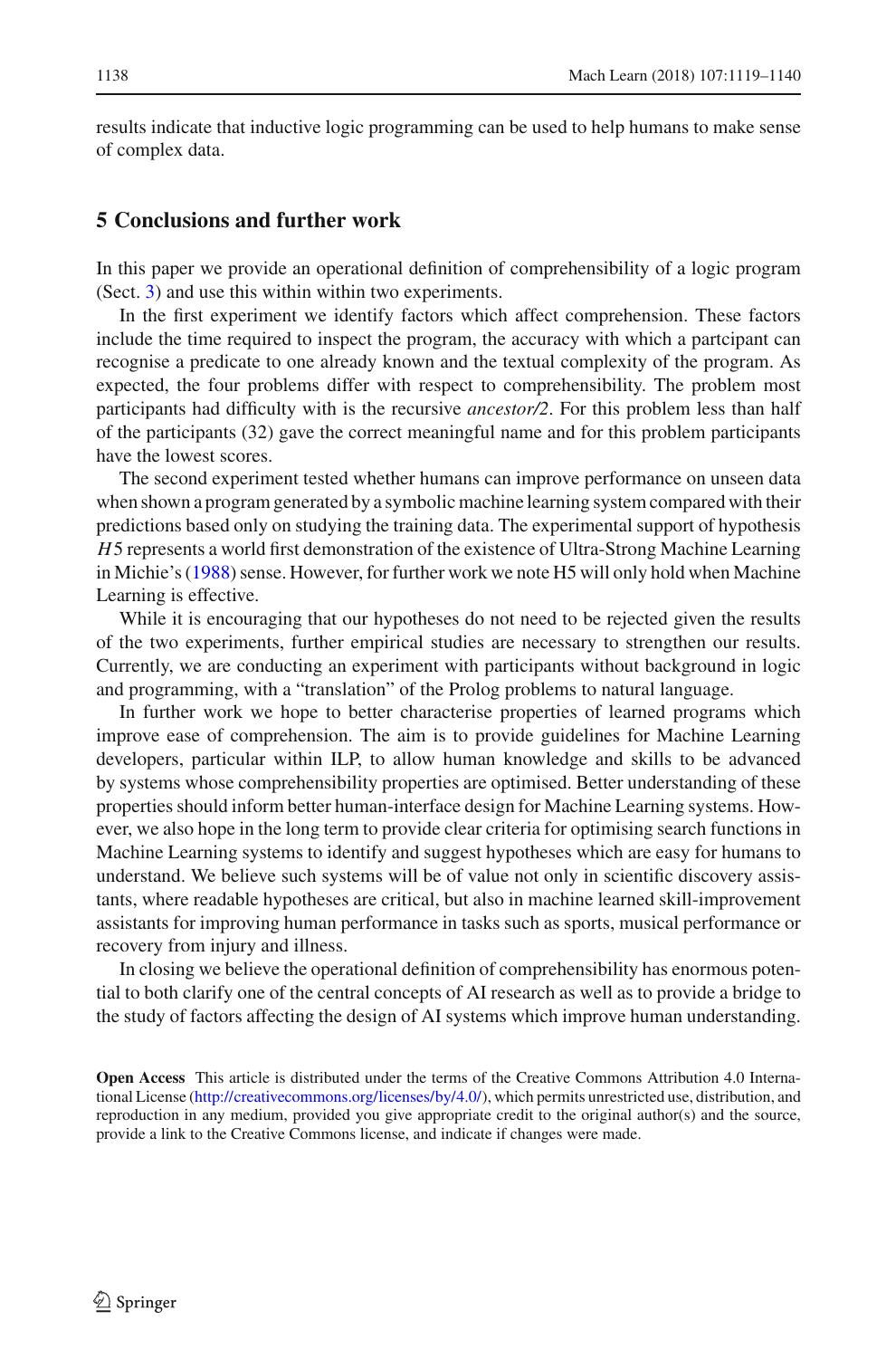#### **References**

- <span id="page-20-18"></span>Aha, D. W., Lapointe, S., Ling, C. X., & Matwin, S. (1994). Inverting implication with small training sets. In *European conference on machine learning* (pp. 29–48). Springer.
- <span id="page-20-23"></span>Albarghouthi, A., Gulwani, S., & Kincaid, Z. (2013). Recursive program synthesis. In *International conference on computer aided verification* (pp. 934–950). Springer.
- <span id="page-20-11"></span>Allahyari, H., & Lavesson, N. (2011). User-oriented assessment of classification model understandability. In *11th Scandinavian conference on artificial intelligence*. IOS Press.
- <span id="page-20-3"></span>Askira-Gelman, I. (1998). Knowledge discovery: Comprehensibility of the results. In *Proceedings of the thirty-first Hawaii international conference on system sciences* (Vol. 5, pp. 247–255). IEEE.
- <span id="page-20-21"></span>Bergadano, F., & Gunetti, D. (1996). *Inductive logic programming: From machine learning to software engineering*. Cambridge: MIT Press.
- <span id="page-20-1"></span>Chandrasekaran, B., Tanner, M. C., & Josephson, J. R. (1989). Explaining control strategies in problem solving. *IEEE Expert*, *4*(1), 9–15.
- <span id="page-20-0"></span>Clancey, W. J. (1983). The epistemology of a rule-based expert system: A framework for explanation. *Artificial Intelligence*, *20*(3), 215–251.
- <span id="page-20-10"></span>Doran, D., Schulz, S., & Besold, T. R. (2017). What does explainable ai really mean? A new conceptualization of perspectives. arXiv preprint [arXiv:1710.00794.](http://arxiv.org/abs/1710.00794)
- <span id="page-20-4"></span>Forbus, K. D. (2016). Software social organisms: Implications for measuring AI progress. *AI Magazine*, *37*(1), 85–90.
- <span id="page-20-5"></span>Freitas, A. A. (2014). Comprehensible classification models: A position paper. *SIGKDD Explorations Newsletter*, *15*(1), 1–10.
- <span id="page-20-20"></span>Furusawa, M., Inuzuka, N., Seki, H., & Itoh, H. (1997). Induction of logic programs with more than one recursive clause by analyzing saturations. In *International conference on inductive logic programming* (pp. 165–172). Springer.
- <span id="page-20-2"></span>Gaines, B. R. (1996). Transforming rules and trees into comprehensible knowledge structures. In U. M. Fayyad, G. Piatetsky-Shapiro, P. Smyth & R. Uthurusamy (Eds.), *Advances in knowledge discovery and data mining* (pp. 205–226). Palo Alto, CA: AAAI Press.
- <span id="page-20-17"></span>Hauser, M. D., Chomsky, N., & Fitch, W. T. (2002). The faculty of language: What is it, who has it, and how did it evolve? *Science*, *298*(5598), 1569–1579.
- <span id="page-20-16"></span>Hobbs, J. R. (2004). Abduction in natural language understanding. In L. R. Horn & G. Ward (Eds.), *Handbook of pragmatics* (pp. 724–741). Blackwell.
- <span id="page-20-12"></span>Huysmans, J., Dejaeger, K., Mues, C., Vanthienen, J., & Baesens, B. (2011). An empirical evaluation of the comprehensibility of decision table, tree and rule based predictive models. *Decision Support Systems*, *51*(1), 141–154.
- <span id="page-20-19"></span>Idestam-Almquist, P. (1996). Efficient induction of recursive definitions by structural analysis of saturations. In L. De Raedt (Ed.), *Advances in inductive logic programming* (pp. 192–205). Amsterdam: IOS Press.
- <span id="page-20-24"></span>Kahney, H. (1989). What do novice programmers know about recursion? In E. Soloway & J. C. Spohrer (Eds.), *Studying the novice programmer* (pp. 209–228). Mahwah: Lawrence Erlbaum.
- <span id="page-20-8"></span>Kedar-Cabelli, S. T., & McCarty, L. T. (1987). Explanation-based generalization as resolution theorem proving. In P. Langley (Ed) *Proceedings of the fourth international workshop on machine learning, Los Altos* (pp. 383–389). Morgan Kaufmann.
- <span id="page-20-22"></span>Kitzelmann, E. (2008). Analytical inductive functional programming. In *International symposium on logicbased program synthesis and transformation* (pp. 87–102). Springer.
- <span id="page-20-9"></span>Kitzelmann, E., & Schmid, U. (2006). Inductive synthesis of functional programs: An explanation based generalization approach. *Journal of Machine Learning Research*, *7*, 429–454.
- <span id="page-20-13"></span>Lakkaraju, H., Bach, S. H., & Leskovec, J. (2016). Interpretable decision sets: A joint framework for description and prediction. In *Proceedings of the 22nd ACM SIGKDD international conference on knowledge discovery and data mining* (pp. 1675–1684). ACM.
- <span id="page-20-15"></span>Lemke, E. A., Klausmeier, H. J., & Harris, C. W. (1967). Relationship of selected cognitive abilities to concept attainment and information processing. *Journal of Educational Psychology*, *58*(1), 27.
- <span id="page-20-6"></span>Letham, B., Rudin, C., McCormick, T. H., & Madigan, D. (2015). Interpretable classifiers using rules and bayesian analysis: Building a better stroke prediction model. *Annals of Applied Statistics*, *9*(3), 1350– 1371.
- <span id="page-20-14"></span>Lim, B. Y., Dey, A. K., & Avrahami, D. (2009). Why and why not explanations improve the intelligibility of context-aware intelligent systems. In *Proceedings of the SIGCHI conference on human factors in computing systems, CHI '09, New York, NY, USA* (pp. 2119–2128). ACM.
- <span id="page-20-7"></span>Lipton, Z. C. (2016). The mythos of model interpretability. *CoRR*, abs/1606.03490.